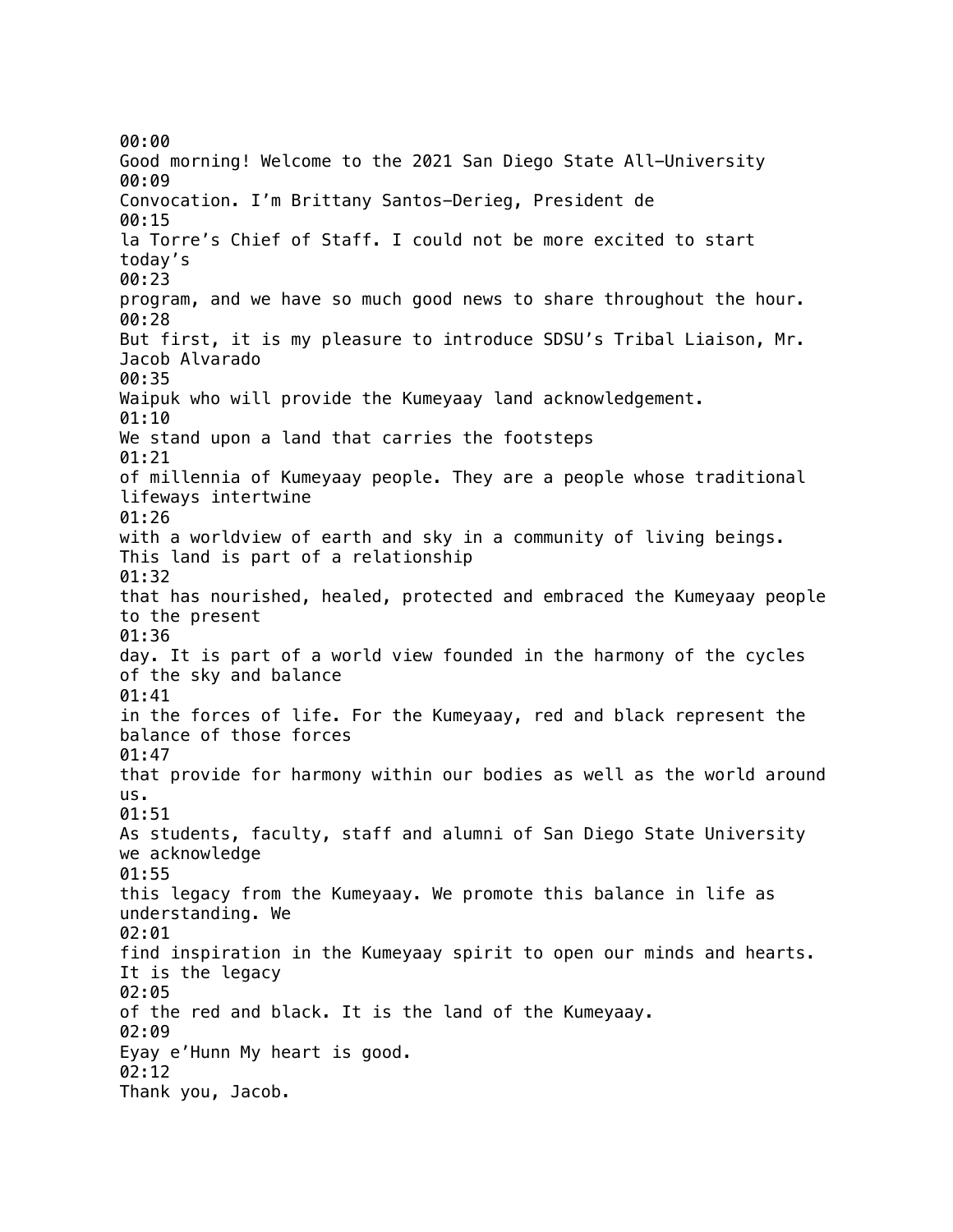02:21 I would now like to welcome again our guests joining us today in person, and also virtually. 02:26 No matter where you are, thank you for being a part of our Aztec family. 02:31 I would also like to recognize our new faculty and staff. We are pleased to welcome you to 02:35 our San Diego State University family, and to see many of you..inperson!...for the first 02:45 time this year. 02:46 SDSU is a wonderful and exciting place to work, to learn, to teach and to do research. 02:53 We look forward to the leadership, creativity and energy you will bring to our campus community. 03:00 Our wish is that your years at San Diego State will be both productive and rewarding. We 03:08 extend our most sincere welcome to you all! 03:11 I would now like to acknowledge some of our university leaders and distinguished guests. 03:25 Members of the Council of Vice Presidents, Academic Deans Council and our Associated 03:30 Students Executive Officers. Could you all please rise and be acknowledged? 03:44 Thank you for joining us. 03:45 I would also like to acknowledge our other guests joining us on stage: 03:49 Librarian and University Senate Chair, Wil Weston 03:57 President of Associated Students, Ashley Tejada, President of the SDSU Alumni Board of Directors, 04:10 Charlotte Ochiqui, Provost and Senior Vice President for Academic Affairs Salvador Hector 04:20 Ochoa, President Adela de la Torre and the eight recipients of the SDSU Alumni Distinguished 04:37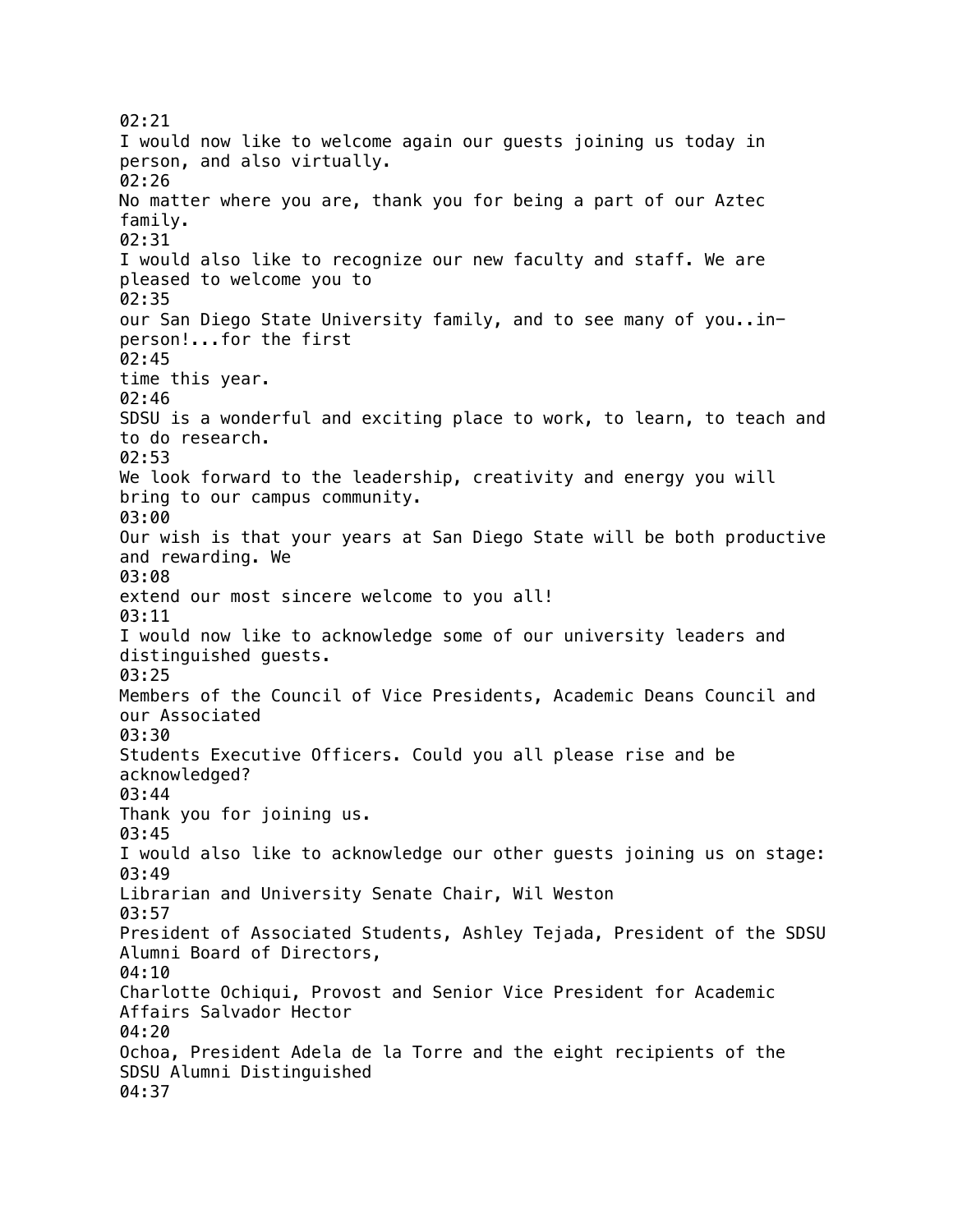Faculty Award and the inaugural recipient of the SDSU Staff Lifetime Achievement Award. 04:45 Please join me in welcoming them. 04:59 Last year was a year of achievement for our SDSU community. We will now share a short 05:04 video that celebrates some of these moments, before President de la Torre provides her 05:08 convocation address. 05:10 And now please welcome San Diego State University's President, Dr. Adela de la Torre. 05:21 Buenos Dias, and Good Morning! Bienvenidos and welcome to our 2021 Convocation! 05:25 It is incredible for me to believe that I am entering my fourth year as your president… 05:31 Time has rapidly passed by… Yet, it has certainly felt for many of  $US...$ 05:36 like decades ….given these last 18 months. 05:38 Nonetheless my enthusiasm for SDSU's aspirations and possibilities have not waned… 05:42 As another school year begins, my HOPE is that we launch with even more excitement for 05:48 our future…. 05:49 It is WONDERFUL to be here together…. face-to-face, heart-to-heart... and….in person... back 05:53 on our beautiful campus, despite the ebb and flow of uncertainty... and the questions that 06:03 have plagued us during these last few months. 06:06 The pandemic is not over. We all know that. 06:11 But we are vaccinated at high rates. And we are wiser about avoiding the risks. 06:18 Our thoughtful actions make a difference. 06:20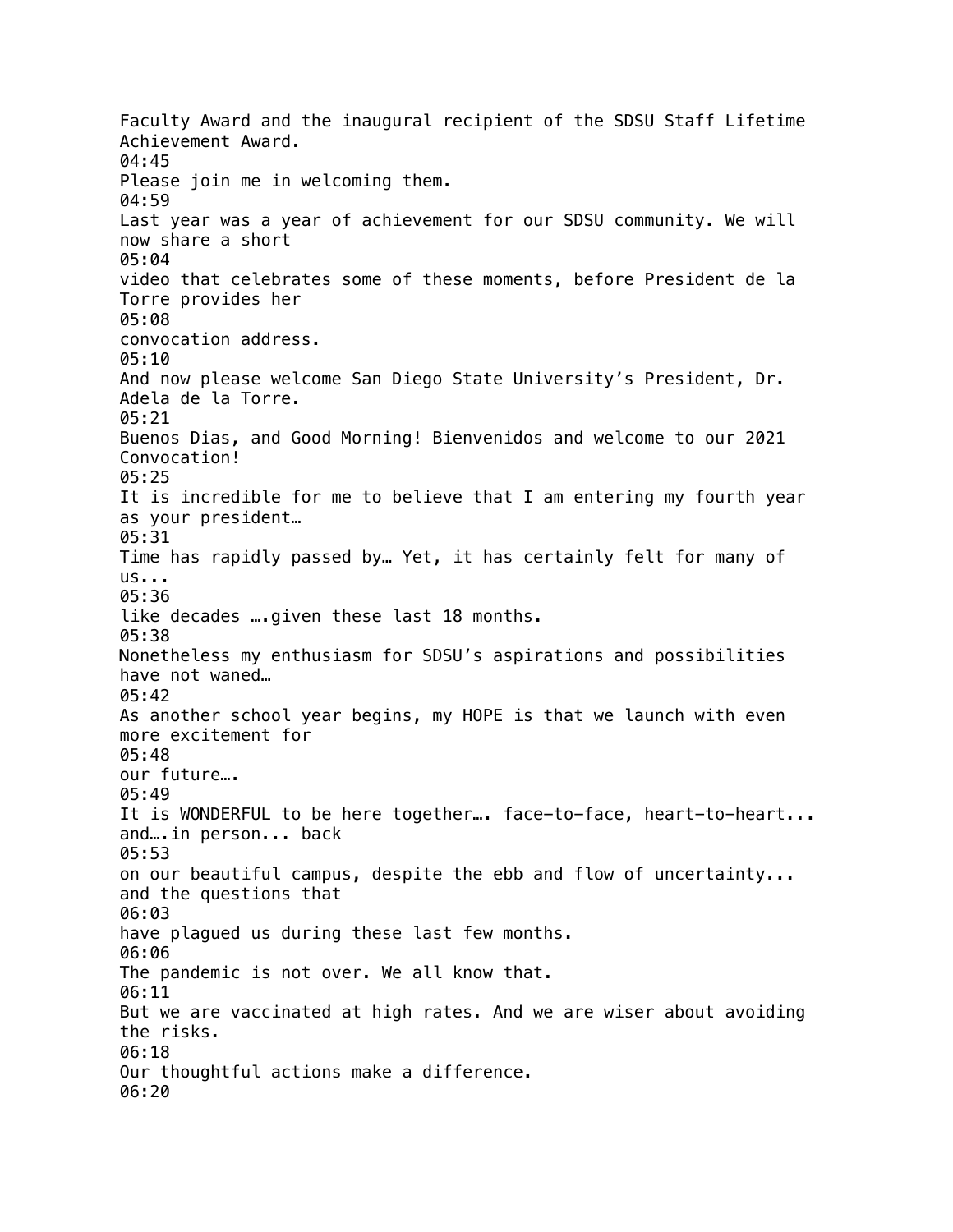Moreover, I marvel at the great capacity of our staff, faculty and students to nimbly 06:24 respond when we are forced to alter a course of action for the sake of the community's 06:28 collective good... Because of all this…. our university community is stronger and more 06:34 resilient than ever... 06:35 This period has shown us something we already knew...we can succeed...and we can flourish 06:41 no matter the obstacles… Because in the 124-year history of this great 06:44 university community, we have done it again...and again. 06:47 The start of another academic year is a time to imagine new possibilities and adventures... 06:50 First and foremost: we are THE Transborder University of the region, of the state and 06:56 of the nation. 06:57 No other U.S. University can claim stewardship of 07:07 the complete border region of the state. From the Pacific to the Imperial Valley, our campus 07:14 creates the intellectual hub for learning, research and community engagement. 07:18 Our regional impact through our Georgian programs similarly spans and impacts the entire country 07:24 and its global border region. Our strong programs and groundbreaking research are only as limited 07:28 as our imaginations and appetite for hard work. 07:31 So... we welcome the 2021-22 academic year with tremendous enthusiasm. 07:38 We look forward: To what we can achieve together... 07:42 To what we can learn from one another… And to how we can impact the lives of each 07:53 other, the region and the world...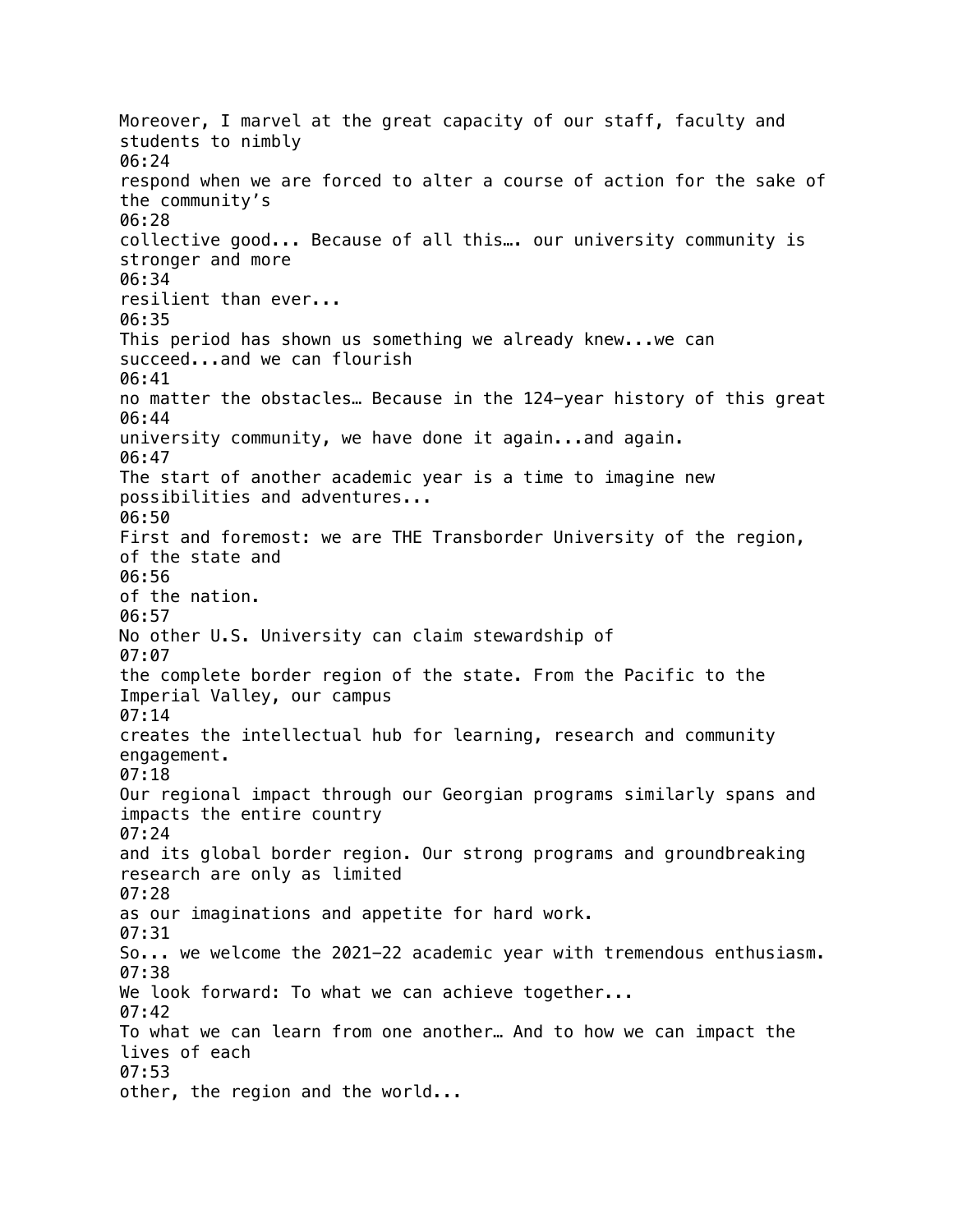07:55 When I reflect on the last year and a half, I can honestly say that our willingness to 08:02 collectively break down barriers in teaching and research, allowed us to survive and thrive 08:08 during this period... 08:09 We embraced new ways to collaborate and support each other... 08:14 We were fluid as we came together through ever changing environments... 08:18 And we transformed work and teaching in ways we could not have imagined before the pandemic... 08:24 Consider, for a moment, the extraordinary partnership our 40-year-old School of Public 08:26 Health forged with the San Diego County Department of Health and Human Services... and the broader 08:32 community to fight this pandemic. 08:33 They advanced contact tracing for tens of thousands, with a particular emphasis on San 08:38 Diego County's under-served communities…. That collaboration directly helped our university 08:47 and the region make real progress against the virus, and Save Lives. 08:51 Donors to San Diego State University also worked to ENHANCE lives this year, giving 08:57 \$133M to our students and faculty, and marking an all-time annual record for the university. 09:02 And more than \$5M of this giving came from our own faculty and staff. 09:10 Today, each one of us is still out in the community... 09:15 Active, fully engaged, and making a difference… SDSU has those values deeply embedded in our 09:22 mission… 09:23 Without a doubt, SDSU is deeply embedded in the San Diego community... and although this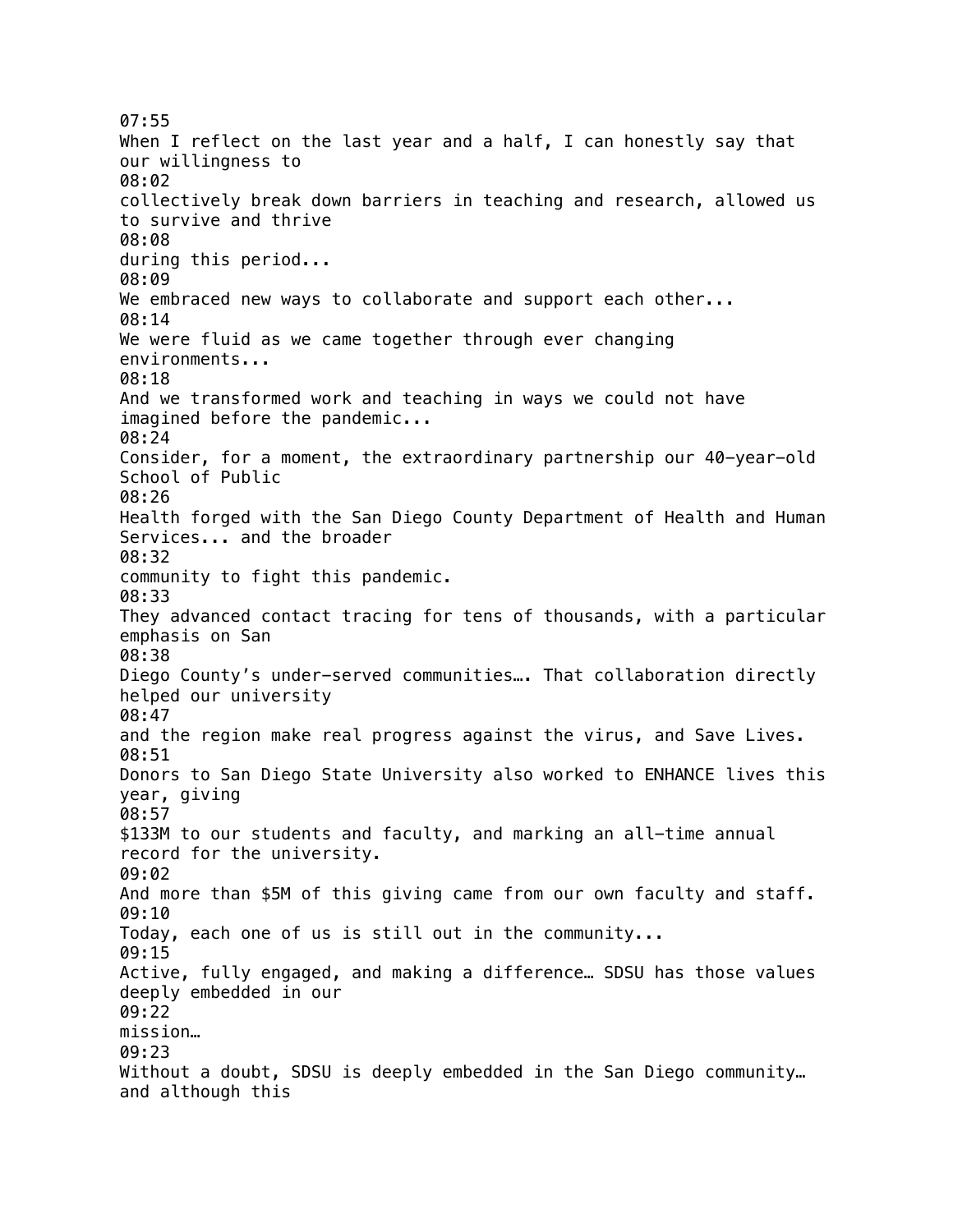09:29 may be a common refrain for us ...it is unique within the context of a nationally recognized 09:37 Public Research University…. 09:39 And during the past 18 months, this purpose became crystal clear…. 09:45 Our health is our community's health… Our assets are the community's assets... 09:52 While each of us may pursue our individual goals and accomplishments….. 09:55 We also come to understand that our greatest satisfaction and reward comes in the service 10:01 of something bigger…and greater…than ourselves... 10:03 I have been in higher education for over 30 years. We have all seen universities obsess 10:08 over ratings, rankings and "best of" lists. 10:11 Certainly, we enjoy strong state and national rankings at SDSU. But more than that, we value 10:20 people... and the tangible, positive change we are creating…. 10:24 We can be the world's model for a public, transborder university... 10:29 Many UCs, CSUs, and public universities in Arizona and elsewhere… have individual projects 10:40 or programs focused on border issues, but few have regional prominence and faculty expertise 10:51 like SDSU, which can create the synergistic elements needed to leverage these relationships 11:05 for sustainable and integrated impact on shared issues and problems... 11:09 It is distinct. And it is defining. 11:13 Moreover, our faculty, staff, and alumni strive to make the world a better place in tangible 11:18 ways every day. 11:19 We work to see every student who steps onto our campus graduate with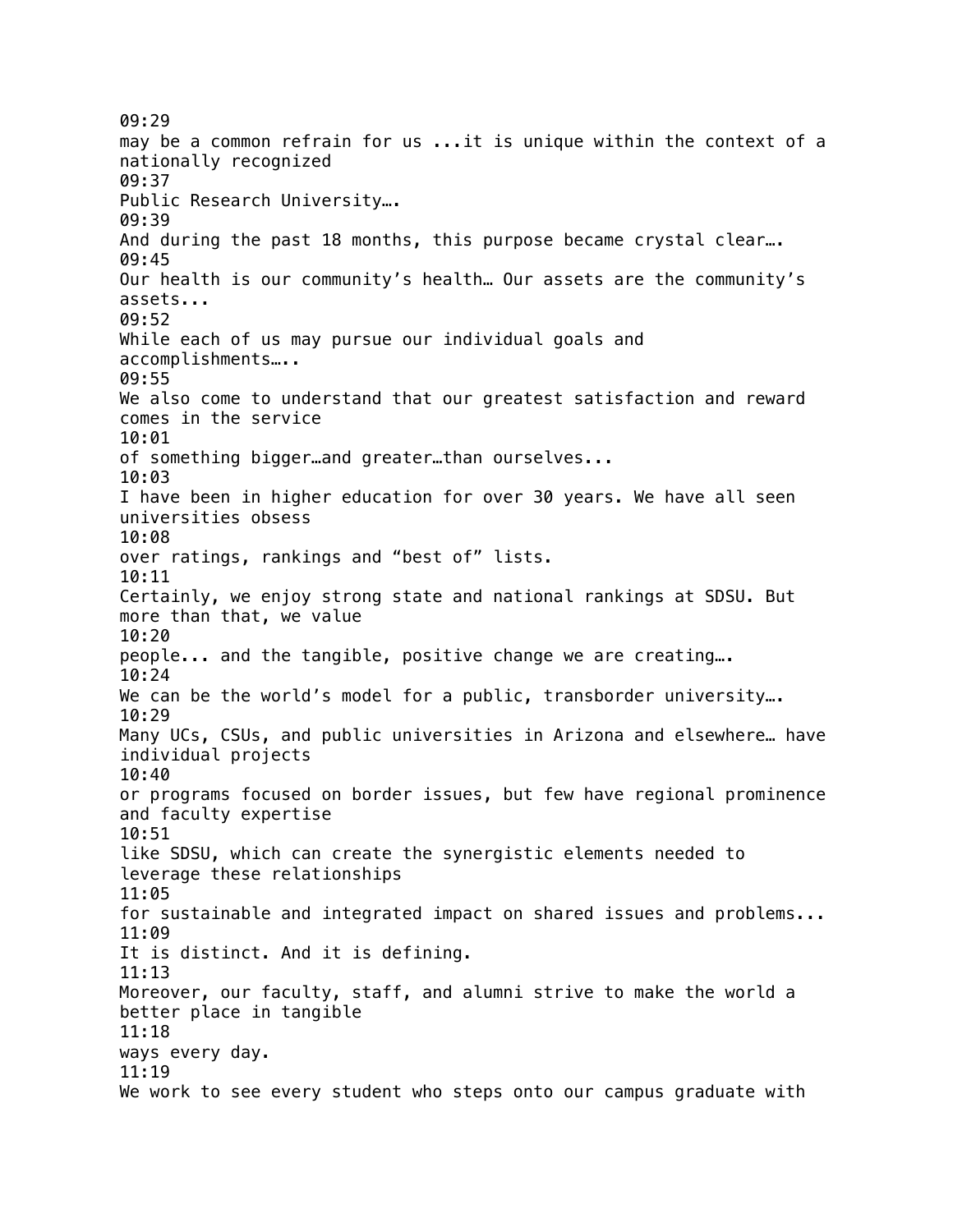the passion, motivation 11:27 and skills they will need to compete today and in the future.... 11:32 And we accomplish all that when we break down barriers, when we connect with one another, 11:37 and when we avoid remaining in our own silos. 11:41 It is human nature to connect with others. To be in community, and foster community in 11:48 others. If we had any doubt about that before the pandemic, we have no doubt about it now. 11:55 A month ago, just as many of us were returning to campus for the first time in 17 months...we 12:01 had a ceremony at SDSU Mission Valley. Community members, construction workers, engineers...many 12:08 of whom are SDSU Alumni….came together to celebrate placement of the final steel beam 12:11 on top of the new multi-purpose stadium rising from the ground. 12:15 This building... and the campus expansion it unlocks... represents the economic engine 12:19 that will propel us into a dynamic new future...rich with opportunities. 12:22 With the revenues these amenities will generate, we are freeing ourselves from the ups and 12:26 downs of the state funding cycle...and opening the door to a state-ofthe-art mixed-use campus 12:31 expansion…. 12:32 To innovation, new housing, more students, enhanced research, thousands of jobs and more 12:36 than \$3 billion a year in NEW economic activity…. 12:38 As I watched people gather for that live event, I was struck by how happy they were to see 12:47 each other again. People wanted to linger and talk. They yearned to reconnect after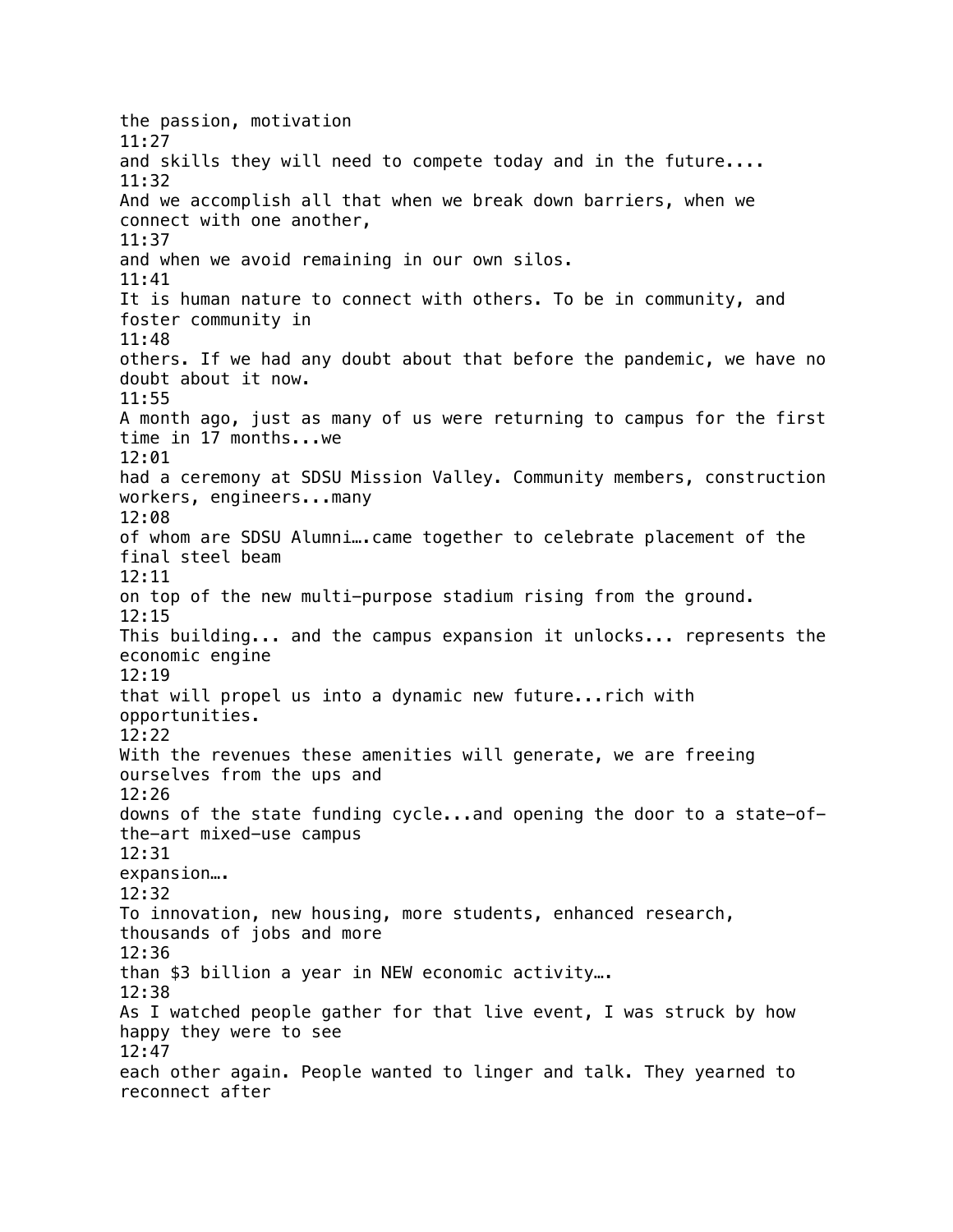12:53 being apart for so long. 12:56 Those social instincts are part of our human character. 13:00 At San Diego State University, we are committed to this work of breaking down barriers and 13:08 making connections. It is in our DNA as a transborder university. We know in our hearts 13:16 and minds the importance of bridging divides and bringing people and ideas together for 13:22 the greater good. 13:24 And we [must….we](https://must�.we) MUST continue pushing these boundaries. 13:26 We MUST integrate across departments...across borders... 13:29 We MUST be transdisciplinary...and prepare our students to be transdisciplinary….because 13:32 today's workforce demands it…. Our region demands it... 13:34 The problems of today, and tomorrow, demand it. 13:39 The monumental challenges of our age—climate change, homelessness, racial and social inequity, 13:43 health disparities—can not be solved by innovating in one area... 13:46 Nor can they be solved by one community, one department, one university, one system or 13:52 one country alone…. 13:53 Our chance for success only increases when we move away from the model that says "the 14:02 individual is king" toward a more integrative and transborder model of community, collaboration 14:08 and cooperation. 14:09 We see this need across our nation. America is deeply divided. We limit ourselves EVERY 14:14 DAY by our stubborn devotion to separateness and isolating one group from another…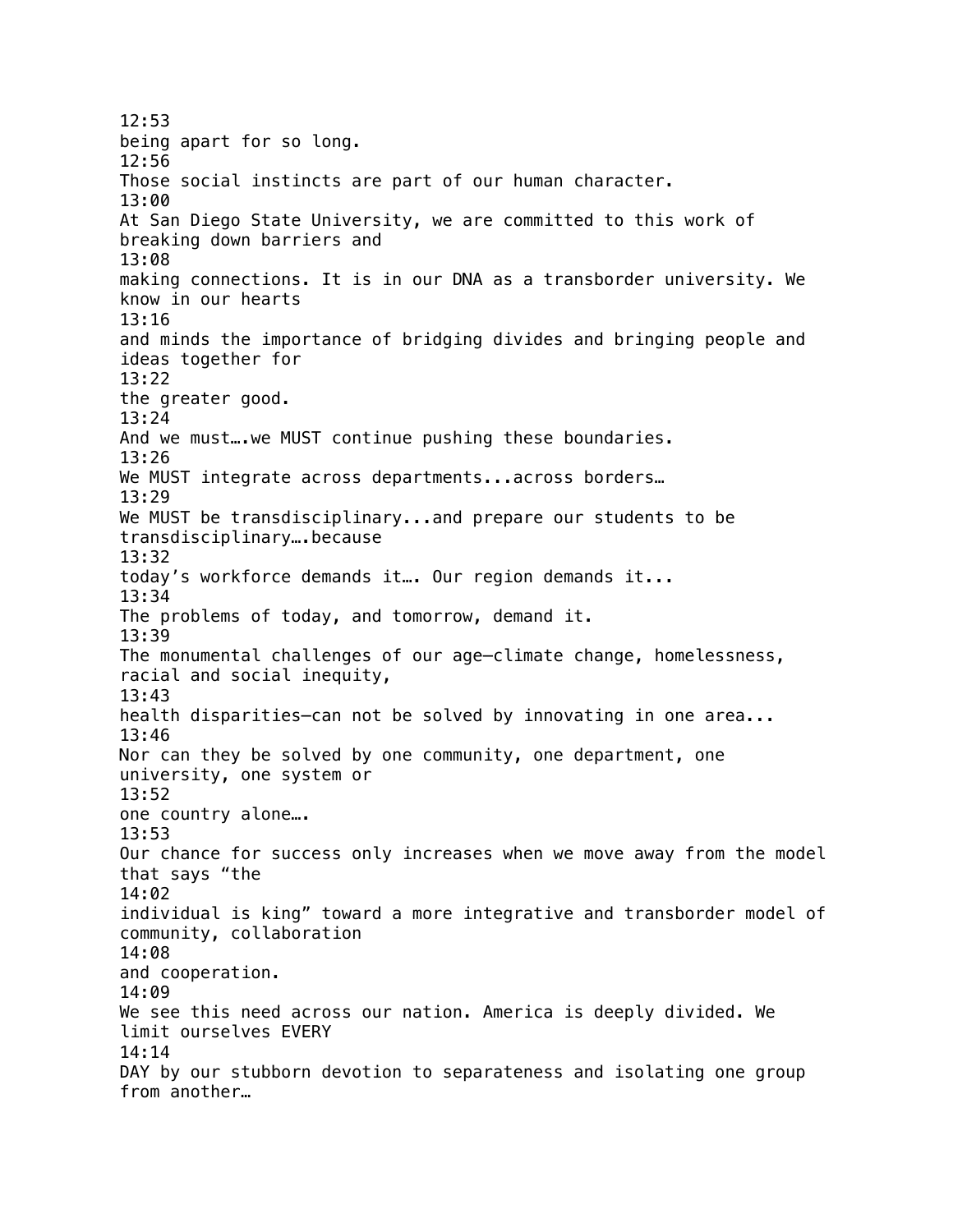14:20 By creating a separate hierarchy of privilege and need when we can truly become more empowered 14:27 and successful by fusing these needs... 14:30 When we come together without walls that separate us, we are a force to be reckoned with…. 14:38 And we discover that we are more connected, and more in touch with the admirable aspects 14:43 of our character. 14:44 The development in Mission Valley and our expansion in Imperial Valley underscores what 14:49 I mean. 14:50 In Mission Valley, our vision for the land that we purchased from the city… just one 14:56 year ago… was not handed down from on high. That inspired vision came UP from the community. 15:03 It was a citizen's initiative first. 15:06 And so it was the region's will...as a collective… that lifted that final steel beam last month… 15:15 when no one expected this much progress so quickly. 15:20 And it will be the collective will of the San Diego State community that makes the next 15:34 phase of Mission Valley a flagship for entrepreneurial partnerships...and for integrative research 15:41 and learning. 15:42 I am delighted to say that this project is moving forward in record time because when 15:51 you have the collaboration, coordination and will of the community behind you.. glorious 15:58 things can happen. 15:59 Our vision in Imperial Valley is also unmatched. We WILL grow our capacity and start graduating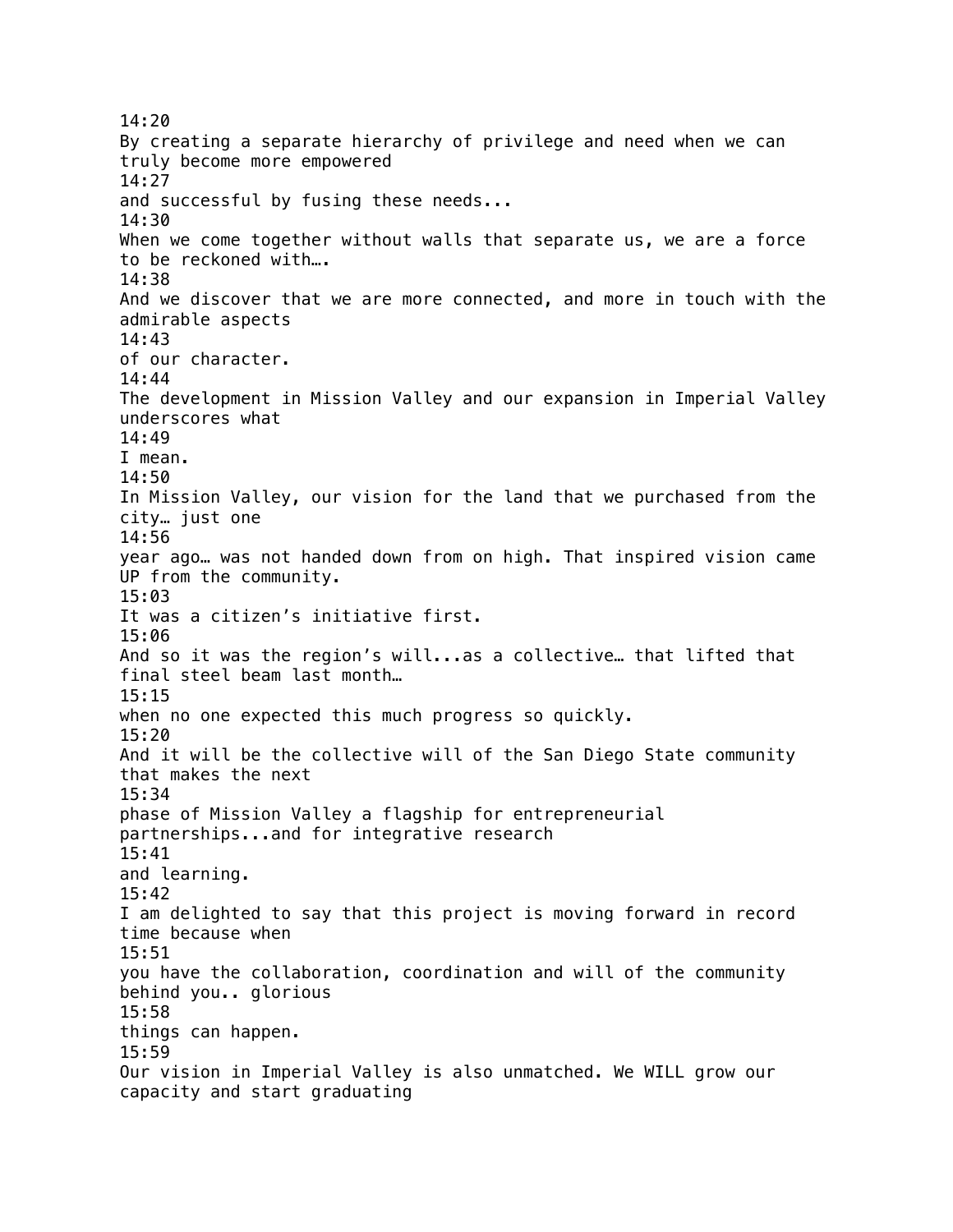16:06 the engineers and professionals that the regional workforce demands. I have met with local leaders, 16:13 business and industry innovators, and all are clear: a professional, highly skilled 16:18 LOCAL workforce is needed by all, and will dramatically accelerate economic growth and 16:22 minimize income inequality. 16:24 And by creating this more dynamic workforce, it is possible to accelerate new industries, 16:28 which diversifies the economy of the Valley. 16:31 As the only 4 year public institution in the region we not only have the potential, we 16:36 also have the responsibility. 16:37 And, recently, we have started to make good on this: 16:39 Just last year our faculty introduced the first STEM major in Mathematics…. 16:44 We added new graduate programs starting this Fall... 16:48 And in collaboration with our College of Engineering, we are pursuing ideas for the build out of 16:53 200 acres of land in Brawley, connected with the d web crawler Brawleyevelopment of an 16:59 innovation district and the untapped potential of renewable and alternative energy, and its 17:02 connections with climate change and the Salton Sea. 17:06 And our SDSU Global campus is expanding access to working students throughout the region 17:12 and the world through many of our programs…. such as our microsites at community colleges. 17:18 This was not done in a vacuum, nor from the perspective of one institution, one program, 17:27 or one individual… all of these strategies amplify access and were the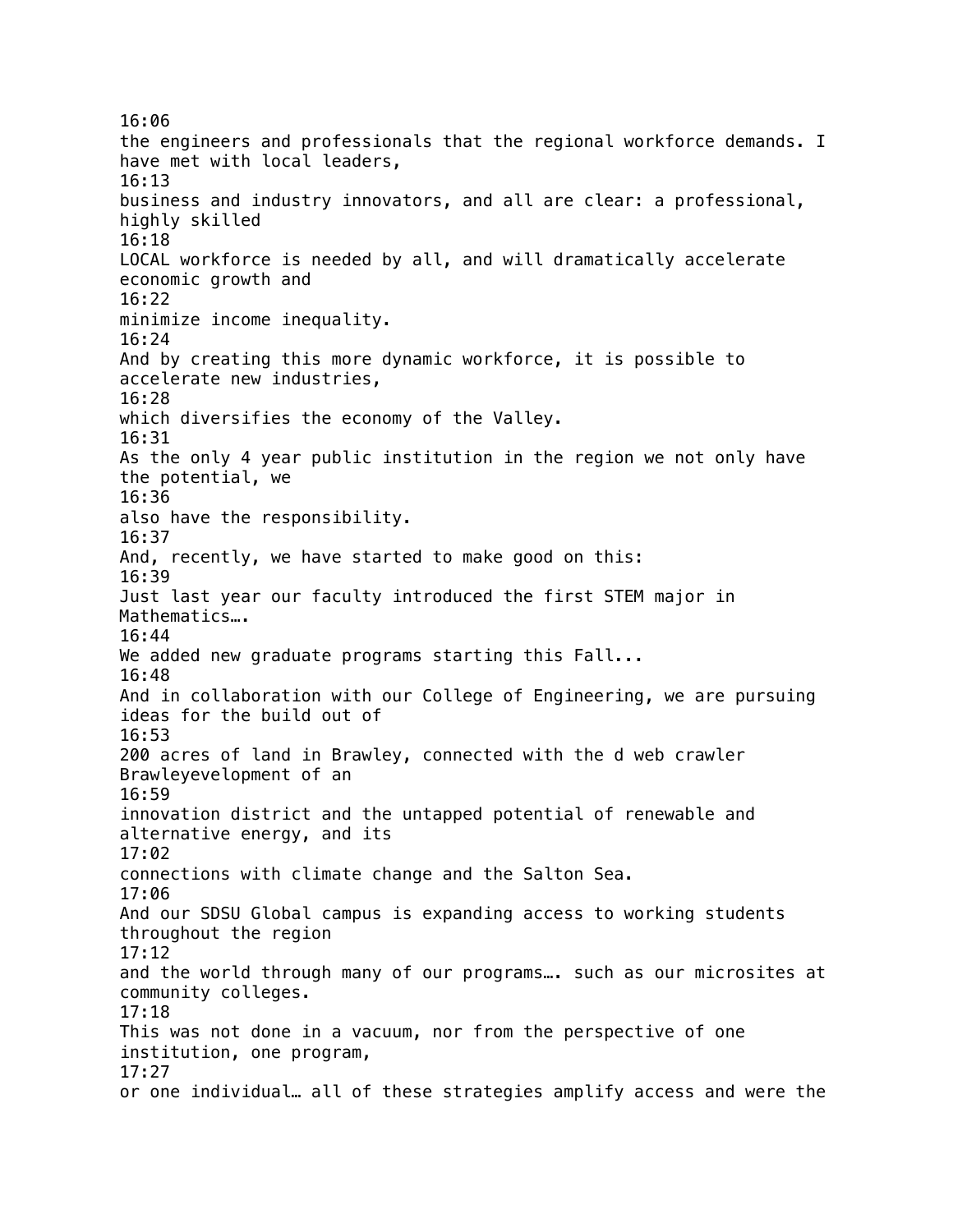direct result 17:32 of consultation, collaboration, and new partnerships.. ACROSS systems ….that forged our capacity 17:38 to meet the needs from the shared perspectives of all…. 17:42 Simply put, what we are doing is not just about inclusion, it is about true PARTICIPATION 17:44 and a fusion of ideas across systems and constituencies. This is what makes our one San Diego State 17:51 University special, and is included in our strategic plan—where we are Transcending 17:56 Borders and Transforming Lives. 17:57 When we launched the plan last fall, we were in the midst of the global pandemic and reeling 18:01 from the devastating economic downturn that came with it. 18:04 It was May 2020. And our strategic planning committee faced 18:07 a decision: can we still launch and live this plan? 18:10 Can we still push forward when the future is so uncertain? 18:13 Like everyone else, we were distracted by the public health crisis. 18:18 But the principles we identified together… and which are reflected in our strategic plan... 18:21 are more resilient than any disruption. Even a disruption of pandemic magnitude. 18:27 They reflect the core principles of our 124-year university community, and the voices of thousands. 18:32 They represent the hopes and aspirations of all those who have called SDSU home, and who 18:40 see themselves in its future. 18:42 I believed wholeheartedly in the strength of that plan when we completed it. And I believe 18:50 in it even more TODAY. 18:53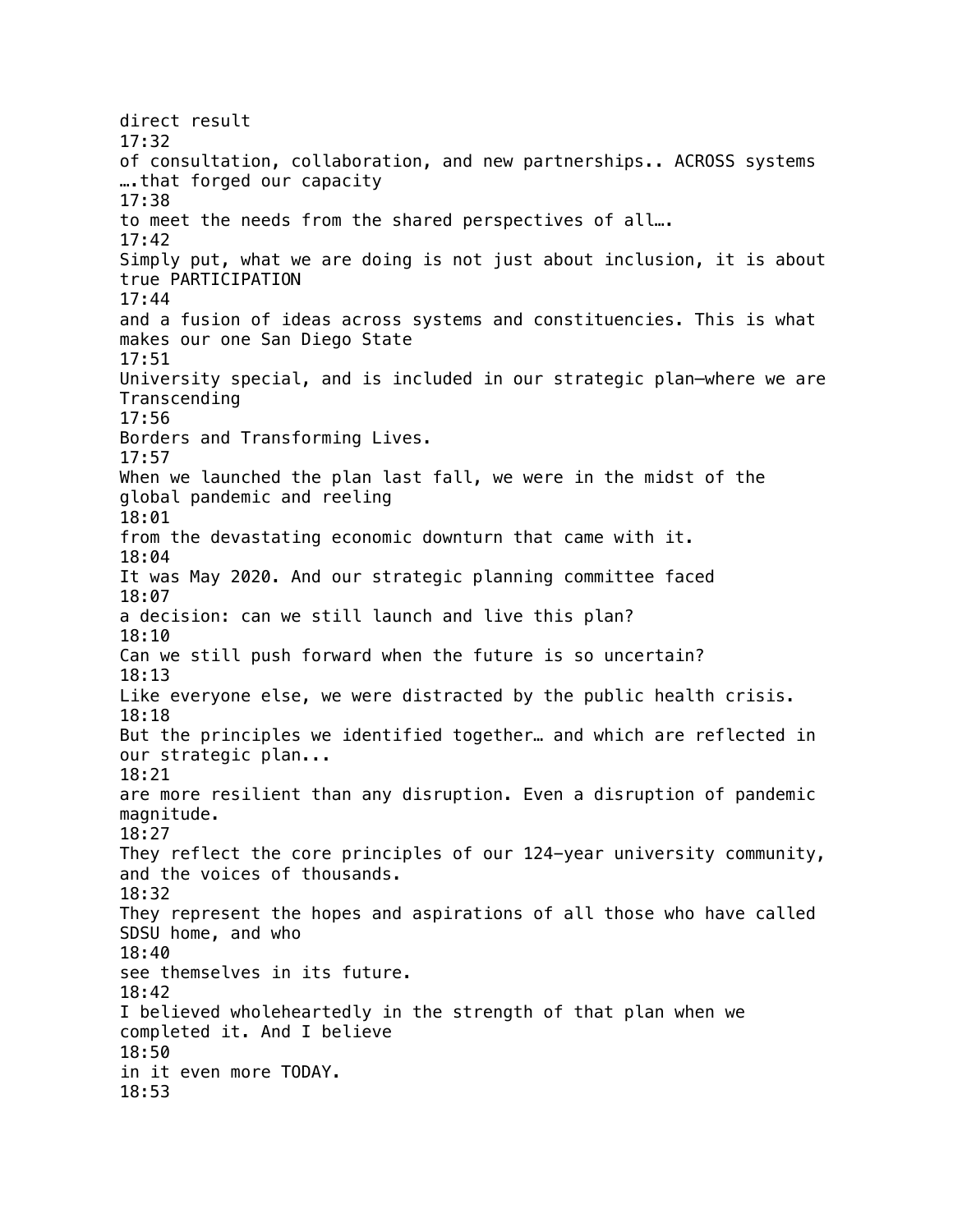Our strategic plan will steer us toward our North Star: Becoming the world's best transnational 19:00 university that is VALUE DRIVEN, and which is expansive, inclusive and dynamic. 19:05 As a great public research institution, how we build for the future must incorporate what 19:11 we have learned these past months… 19:14 Indeed... as I have stated earlier, we cannot lose this capacity to remain nimble, thoughtful, 19:20 and innovative to meet the pressing challenge of accelerating access and equity …. 19:26 Because of that...the words of Michael Crow, the president of Arizona State University... 19:33 ring true to the future of how we engage our mission at SDSU.. 19:38 President Crow recently wrote: "We know now the world is much more complicated 19:42 than we thought. The globalization of the planet to eight billion people in highly urbanized 19:49 settings is creating all kinds of complexities. Historic institutions that are non-adaptive 19:53 are going to have difficulty adjusting to these kinds of high-speed changes. We need 19:58 to instill the ability to adjust and keep performing our mission as a core part of what 20:03 we do." 20:04 At SDSU, we all get what he is saying. The ability to adjust, succeed, integrate, and 20:10 connect our community infuses our strategic plan. It is all about: 20:15 Becoming a premier public research university focused on access, excellence and impact. 20:18 Being resilient enough to flourish no matter how we are challenged. 20:23 Expanding our global impact through a common mission and identity that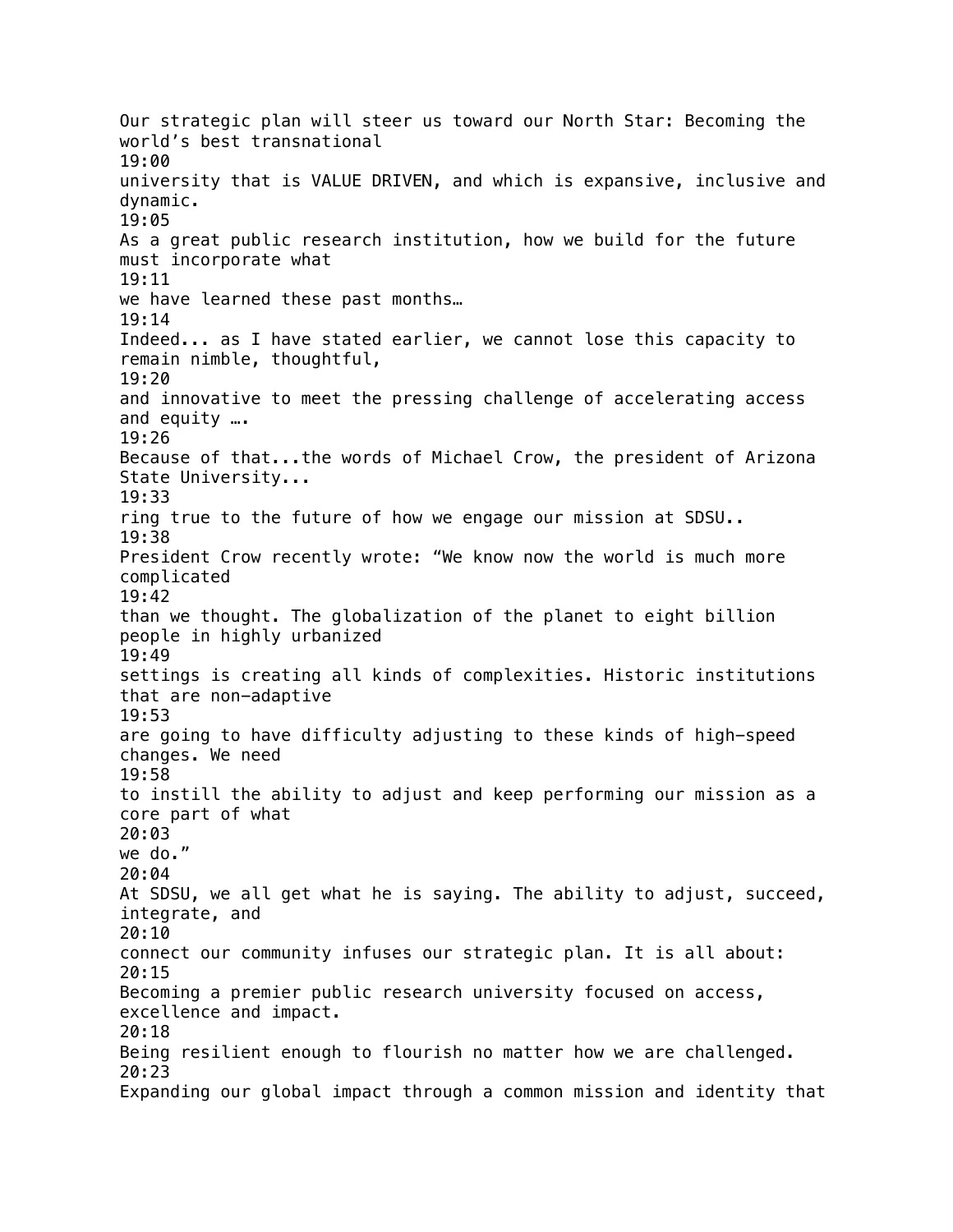unites all our campuses 20:28 and communities, Promoting equity and inclusion in everything 20:31 we do and by embracing our identity as a defining transborder Hispanic Serving Institution, 20:36 And cultivating a university culture and infrastructure that supports a truly student-centered campus.... 20:40 As we usher in this new academic year with enthusiasm and hope, and as we stay connected 20:46 and committed to the greater good, I have no doubt our San Diego State University community 20:53 will continue to thrive. 20:54 Thank you all so very much for who you are, and for what you do in service to our community. 21:01 Thank you, President de la Torre. It is now my privilege to recognize the recipients 21:06 of this year's Presidential Staff Excellence Award. If you don't already know these fine 21:12 individuals, I encourage you to greet them and get to know them. They are a wonderful 21:17 group who collectively represent what is best about San Diego State University. 21:21 Today, our awardees are joining us both in-person and virtually. For those of you in the room 21:27 with us, please stand when I call your name. Let's hold our applause until they are all 21:33 introduced. 21:34 This year's Team Effort award is the group behind the Virtual Faculty Instruction Technology 21:37 Center, FIT, which launched in March 2020 as we found ourselves forced almost overnight 21:43 into virtual instruction. We recognize: Chris Clements, 21:46 Sean Hauze, Z.Leo Lopez, Michelle Peterson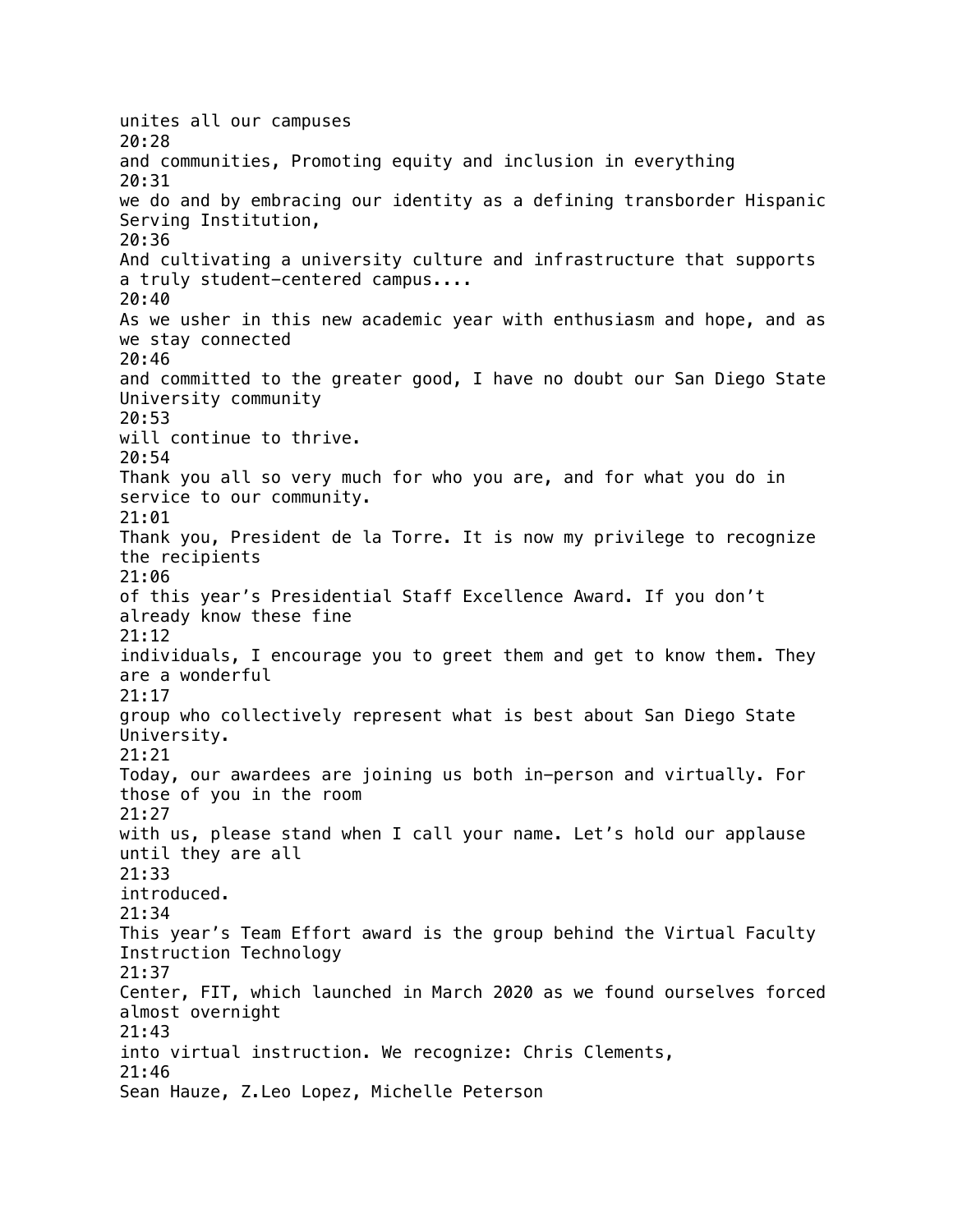21:49 and Aurora Velasco. 21:50 Our honoree for community service is Dominiko Villa, an outreach specialist in the confidantOffice 21:56 of Educational Opportunity Programs & Ethnic Affairs. Niko works closely with Morse, Lincoln 22:00 and San Diego high schools, which all serve heavily underrepresented areas, and where 22:05 -- because of his work -- we're seeing an increase in applications to SDSU. 22:10 Our honoree for service to the university is Cathy Chavez -- administrative support 22:15 coordinator for the School of Exercise and Nutritional Sciences. Cathy played an essential 22:21 role in the planning for the extensive environment improvements in the ENS labs, a vital part 22:26 of the school's research and teaching missions, and other workspace. 22:30 In the auxiliary support category, we have Peter Delaney, IT security and operations 22:34 manager for the SDSU Research Foundation. At the outset of the pandemic his planning 22:40 led to an easy transition to work-from-home. Peter has been a resource across campus, especially 22:47 on critical matters of security, helping to fend off IT breaches and fraud. 22:55 In the innovation category, we recognize Greg Elliott --- director of mass spectrometry 22:58 and major equipment for the chemistry and biochemistry department. Greg led a realignment 23:03 of the department in response to COVID-19 and watched over critical equipment that needed 23:09 regular attention to remain functional. He has also worked to ensure remote access to 23:13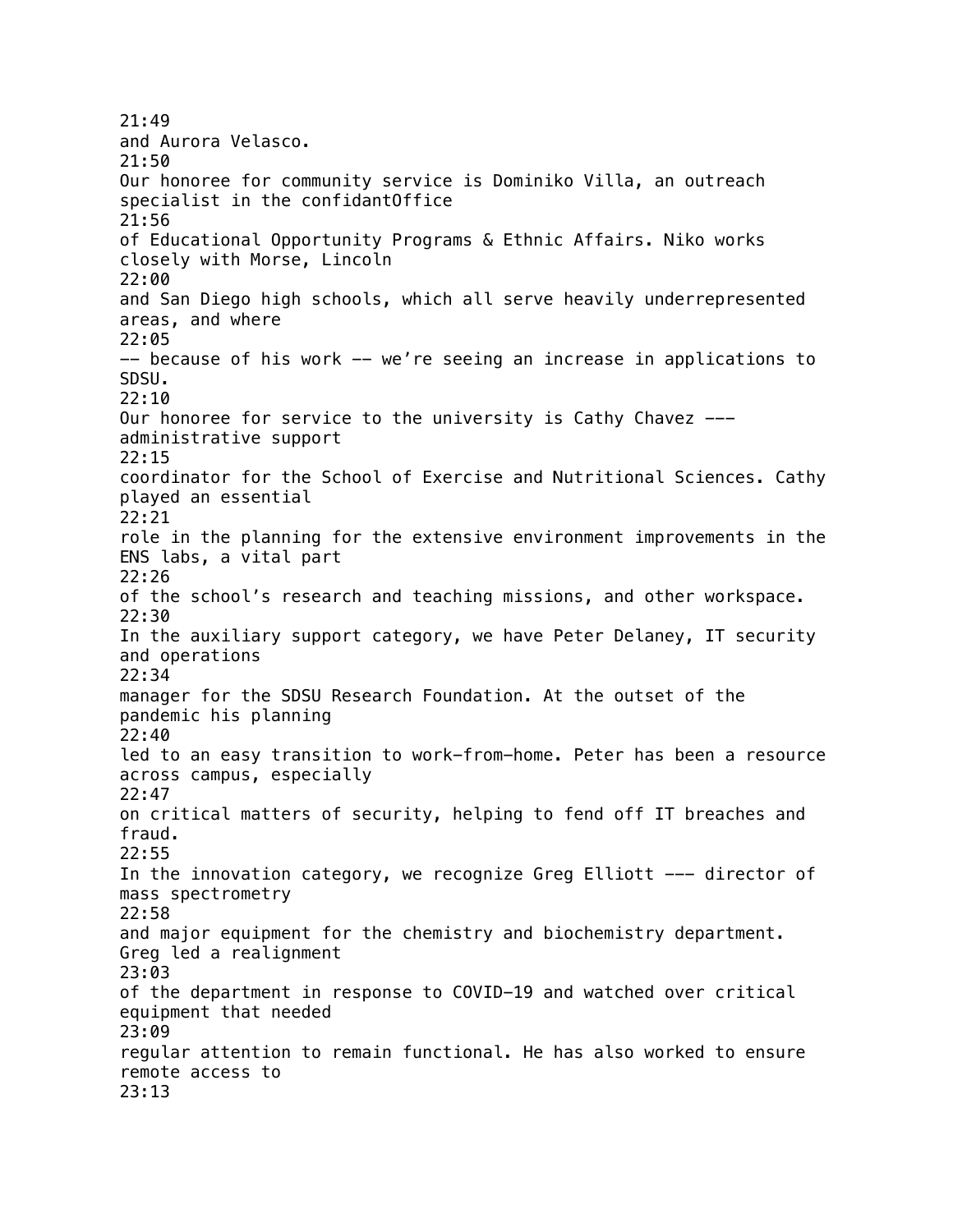instruments by students during the pandemic. 23:16 And our final honorees are for Manager of the Year. We are fortunate to have two recipients 23:22 this year. Both recipients received multiple nominations from their colleagues and it is 23:28 easy to see why. 23:30 Libby Skiles became a name known to everyone across campus as dire shacksctor of Student 23:36 Health Services, standing at the frontline of the battle against an evolving and deadly 23:40 pathogen just eight months after coming to SDSU. Every day she works to keep the campus 23:46 aware and informed about this continuing threat and, most importantly, how to protect ourselves. 23:51 Now we recognize our second award winner for Manager of the Year. 23:55 Shareka White is associate director of Educational Opportunity Programs and Ethnic Affairs, and 23:57 it's in this position that she presents a welcoming and supportive face of SDSU both 24:01 to prospective and admitted students. Last year, Shareka launched the Harold K. Brown 24:05 Knowledge, Education and Empowerment Program to support Black students at SDSU, her own 24:10 alma mater. She oversees a long list of additional engagement, outreach, recruitment and retention 24:14 programs. 24:15 Once again, please join me in a round of applause for all of our 2021 Presidential Staff Excellence 24:20 awardees. Congratulations! 24:21 It's now my pleasure to introduce University Senate Chair Dr. Wil Weston. 24:24 Thank you, Brittany … and good morning to everyone.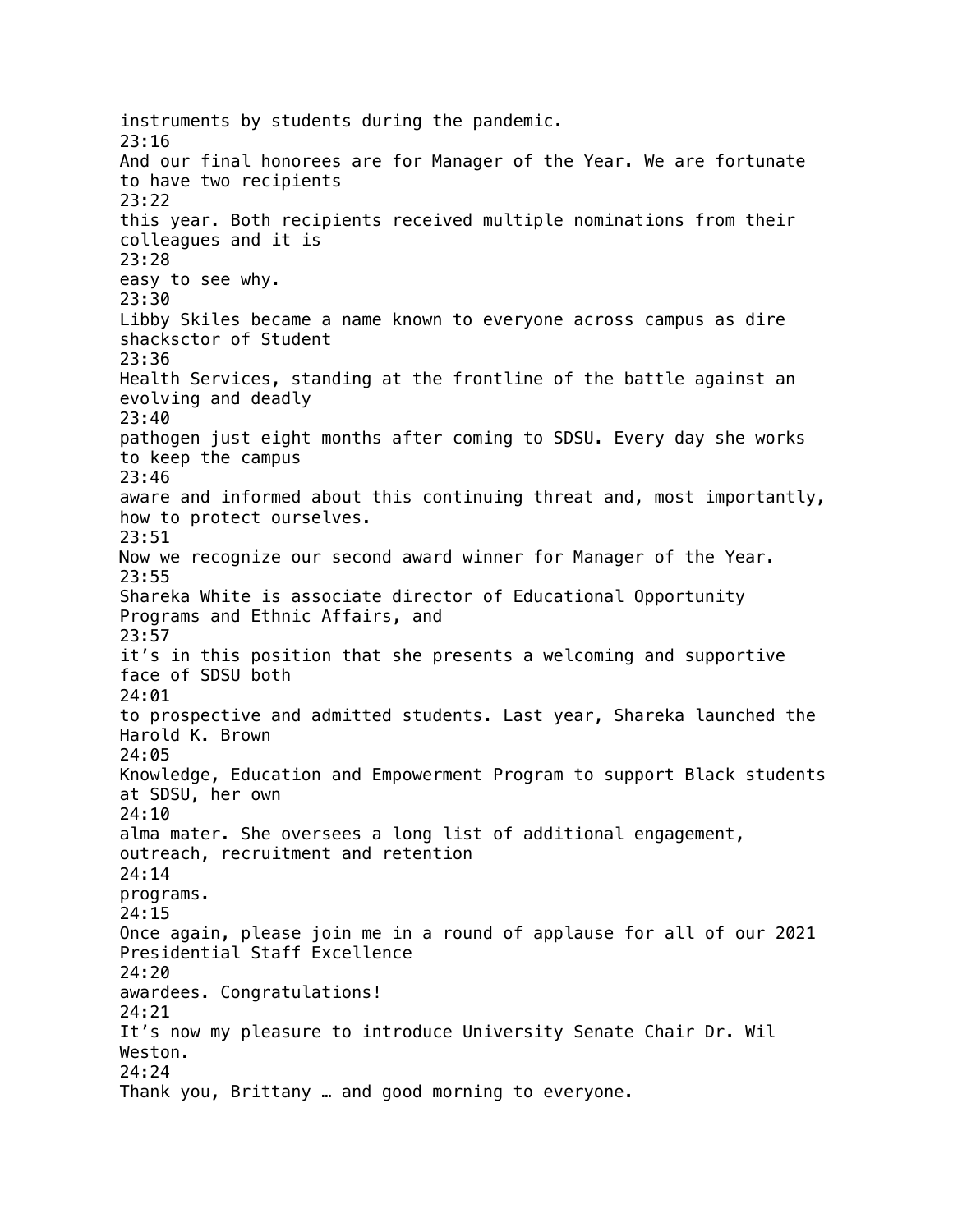24:26 On behalf of the faculty, staff, students, and administrators who serve in the University 24:31 Senate – along with my fellow Officers (Vice Chair Nola Butler-Byrd, Secretary Jose Preciado, 24:37 Treasurer Amanda Fuller, and Parliamentarian Bill Eadie) – it is my pleasure, as Senate 24:44 Chair, to welcome you to our 124th Academic year. 24:47 I am also pleased to welcome our new faculty and staff – and welcome everyone else back 24:54 to campus as we thoughtfully and carefully return to campus after a year and a half of 25:06 working remotely through the Covid-19 health crisis -- together but apart. 25:12 This past year and a half has been especially challenging for the nation, SDSU, and each 25:20 of us individually. Issues of diversity and equity have been a focal point for the nation 25:29 and SDSU. The murder of George Floyd; the undermining of voting rights, white supremacy, 25:32 continued attacks on the equal rights for women and LGBTQIA people, rising nationalism, 25:48 and a political dialog defined by intolerant, illiberal, and undemocratic discourse – all 25:52 while we lived, struggled, and worked resolutely through a Global Pandemic. Additionally, this 25:56 year we have begun to experience some of the most dramatic impacts to our environment, 26:00 our economy, and our health due to human-made climate change. The destruction of Lytton 26:06 in British Columbia, forest fires raging in Siberia, record high temperatures across North 26:13 America, record-breaking fires in the American West, another active Atlantic hurricane season,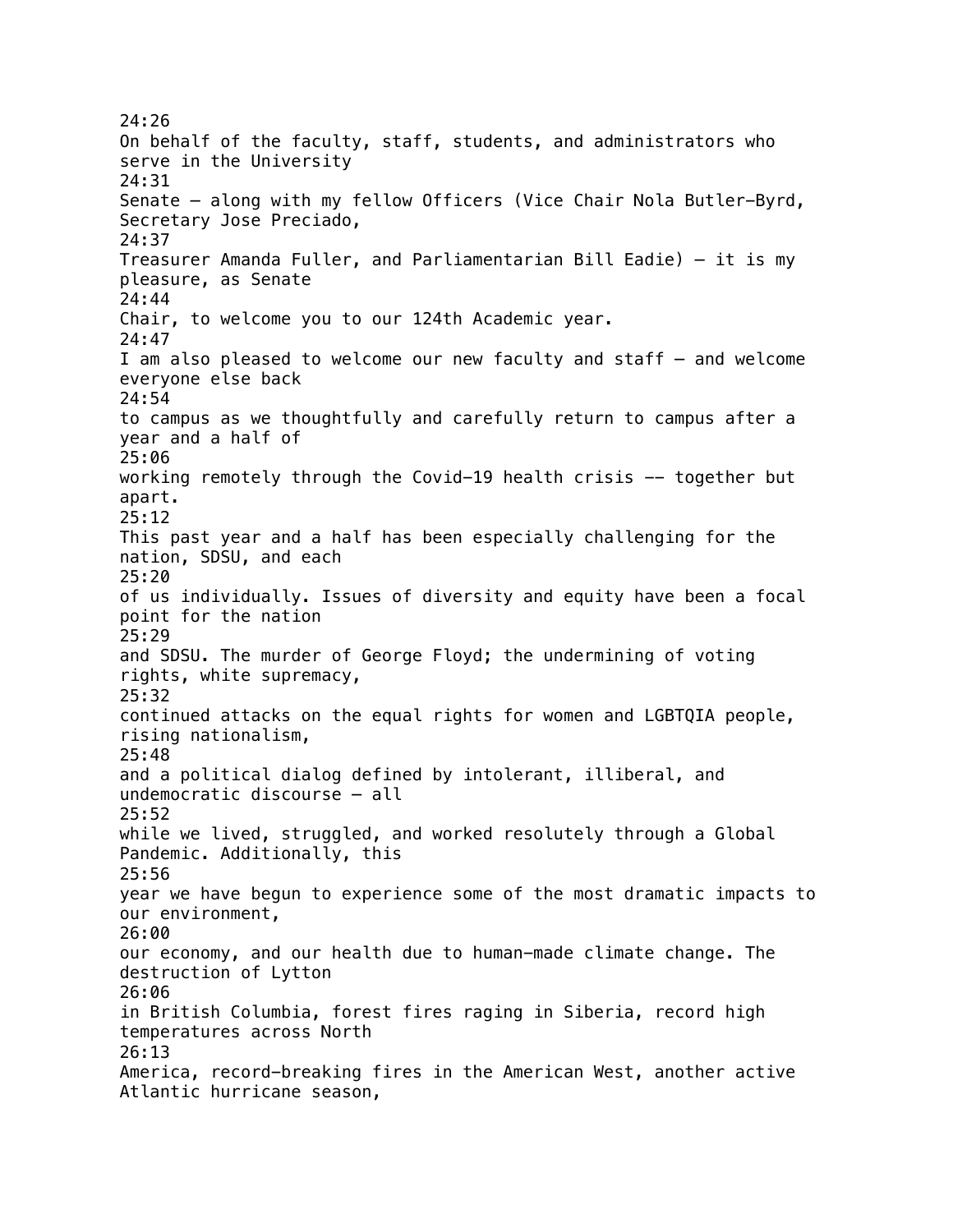26:17 and increased economic and state instability worldwide as we adapt to our increasingly 26:22 volatile environmental and economic reality --- all of these challenges have created new 26:26 pressing uncertainties. And -- as we face these new uncertainties, they will be reflected 26:31 in how we teach, research, learn, work, solve problems, socialize, and build community. 26:40 However, even though we have so many challenges ahead of us, I want to still offer a message 27:00 of optimism. Your very presence, your attendance, the work you do, the community that you build 27:07 here at SDSU is a testament to our shared resilience and commitment to a cause, a mission, 27:18 much larger than ourselves. 27:24 SDSU is an important, amazing, and unique academic community—composed of our campus 27:30 here on the Mesa, campuses in the Imperial Valley, in the Republic of Georgia and, now, 27:38 our NEW campus in Mission Valley. I hope you become as proud as I am to be a part of SDSU 27:52 and a part of our ambitious enterprise -- of learning, knowledge creation, and cultivating 27:57 social-justice. 27:58 Optimism -- persistent, tireless, hopeful optimism has defined our character as an institution 28:01 for generations -- and inspired us to come together, as a community, as engaged and compassionate 28:06 global citizens. Our faculty are recognized around the world for their innovative research, 28:11 scholarship, creative activity, and clinical practices. Our dedicated staff who work tirelessly 28:21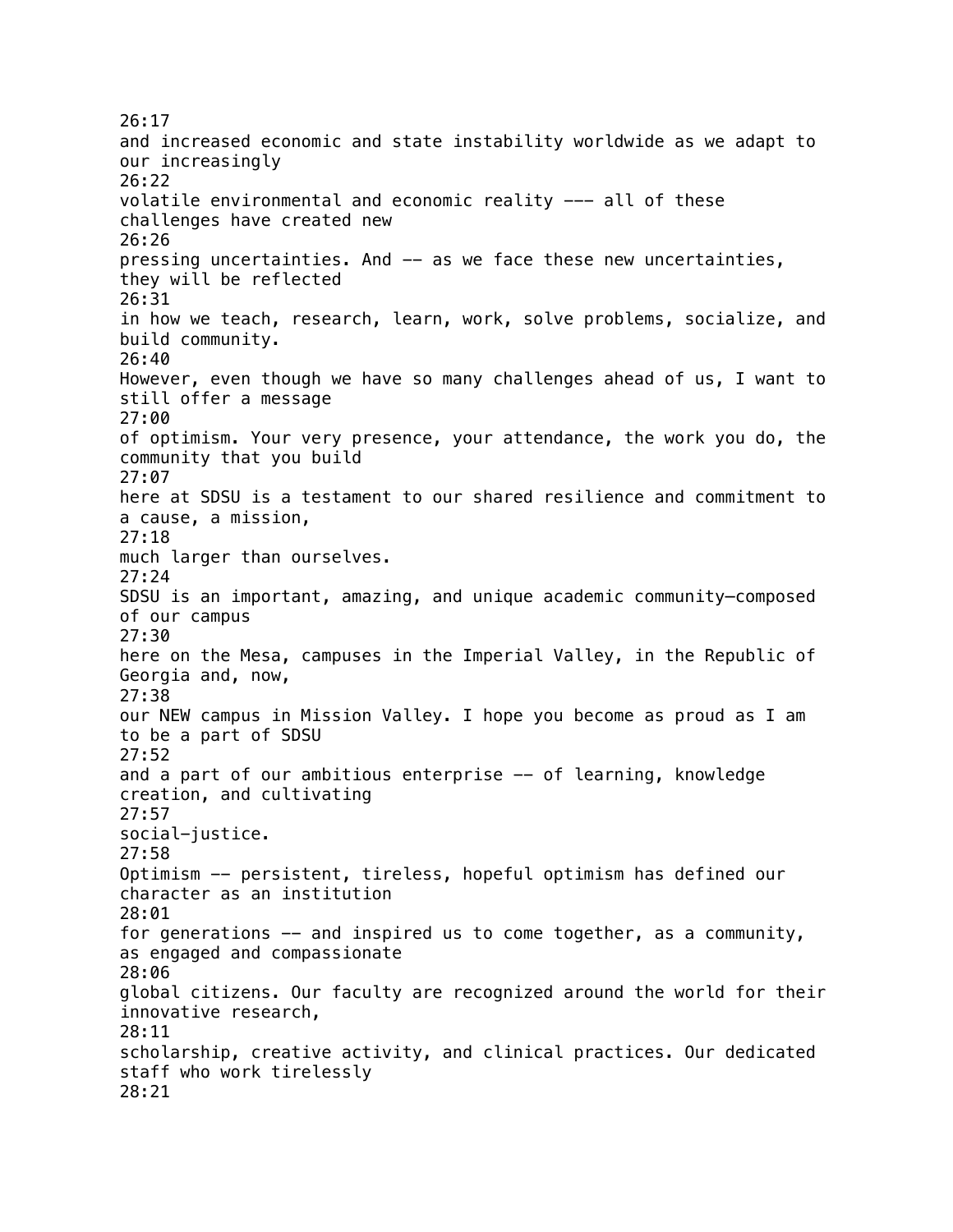to keep the university and university infrastructure functioning for us all. Our students, who 28:30 join our faculty and staff in this work, will go on to help shape our future. Together, 28:37 as a unique community, defined by our diversity, our commitment to inclusivity, our demonstrated 28:43 resilience, our tremendous human compassion, and 28:55 our unflagging optimism, we will meet all of these challenges. 29:04 In closing, I want to recognize that our SDSU campuses are on Kumeyaay land. In our SDSU 29:13 land acknowledgement we say that "For the Kumeyaay, red and black represent the balance 29:17 of those forces that provide for harmony within our bodies as well as the world around us." 29:23 So, as we pursue our goals of knowledge and learning -- we should honor the wisdom of 29:31 the Kumeyaay and do so harmoniously, respectfully, and honestly. 29:34 Welcome! Welcome to San Diego State University! 29:37 Finally, one of the great benefits of my position is the opportunity to work with student leaders; 29:59 I am so impressed by their dedication to SDSU and their eagerness to engage their student 30:15 colleagues and the larger community. It is this unrelenting motivation that helps them 30:19 balance their academics with their duties as officers. 30:23 I now have the good fortune to introduce one of those student leaders: Ashley Tejada, President 30:30 of Associated Students. Ashley is a postsecondary educational leadership graduate student who 30:35 recently graduated from SDSU with a bachelor's degree in English and a minor in leadership. 30:42 Please join me in welcoming Ashley Tejada.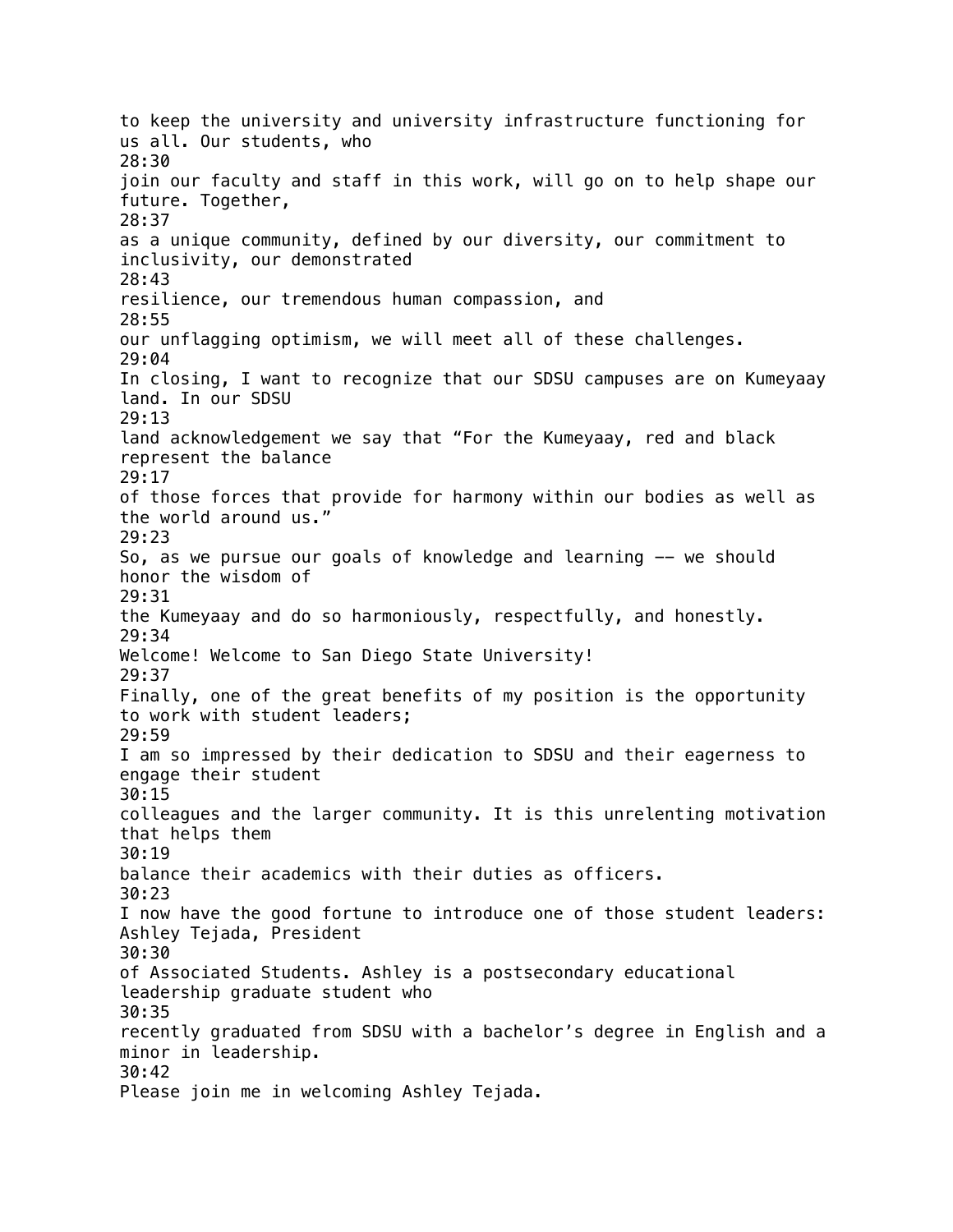30:49 Thank you, Dr. Weston. Good morning and welcome. 31:05 It is an honor and privilege to be speaking today as Associated Students President and 31:16 on behalf of our SDSU students. 31:18 We are entering a time of uncertainty, a time of adjustment, and a time of adversity coming 31:26 back onto this campus, but more than anything, we are entering a time of limitless potential. 31:33 We have shown that throughout our students, our staff, our faculty, and our administration, 31:38 we have grown to have more experiences in common than we ever would have thought. I'm 31:44 not referring to Zoom exhaustion, to social disconnect, or to the struggle of unstable 31:48 environments-- although all of those may be true. I am referring to the adaptability, 31:51 perseverance, heart, and passion that brought us all back here today. Together, we do not 31:57 just aim for a smooth return, but we strive to return even better than before. 32:02 Associated Students is empowered by this concept. Not just rising above all of the trauma, burden, 32:07 and obstruction this last year and a half has caused, but utilizing these times and 32:13 experiences to create a momentum when moving forward, and a big one at that. San Diego 32:21 State University is impossible to duplicate. A large reason being that students, faculty, 32:28 staff and administration collaborate constantly in order to accomplish more. This has never 32:36 been more evident than in this moment, where we are surrounded by one another where 6 months 32:44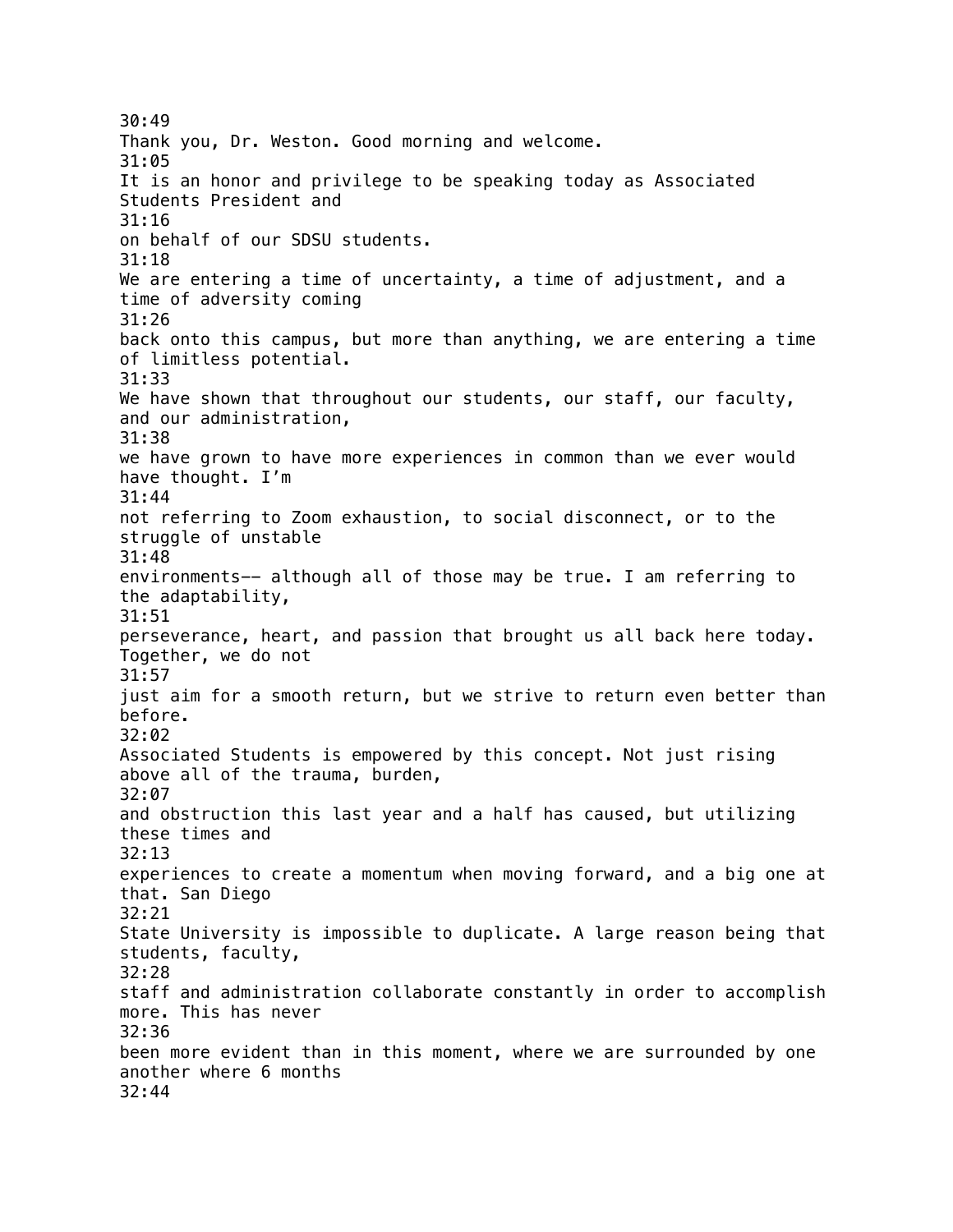ago it never seemed possible. Which is why this year, Associated **Students** 32:49 is excited to introduce the Year of CommUNITY. Now, the UNITY ending is in uppercase. Because 32:57 we know that stepping back onto campus, progress, change, advocacy, and pride is best achieved 33:06 when we are all united. From our students, to faculty, to staff, to administration, this 33:14 year is here to be embraced. 33:17 Now the tagline is what I hold closest to my heart. "It Starts With Us." Because 33:26 any one person can aim for unity with their entire being, but it takes multiple to actually 33:35 achieve it. 33:36 I am proud to share our pillars this year that I genuinely believe can be adopted by 33:44 every person on this campus and speak to this same standard of partnership: 33:51 The first being … Execute Shared Governance through proactive collaboration and communication 33:56 opportunities.-- We take pride in being a CSU that strives for the student voice in 34:03 each and every setting. 34:05 The second … Elevate the importance of mental health and overall healing. Throughout this 34:13 pandemic, regardless of where you come from, where your passions lie, what your aspirations 34:19 are, we can all relate to one thing, and that is the challenge of mental health. This is 34:25 something we will be actively attending to this year, and working to highlight the strength 34:32 in vulnerability. 34:33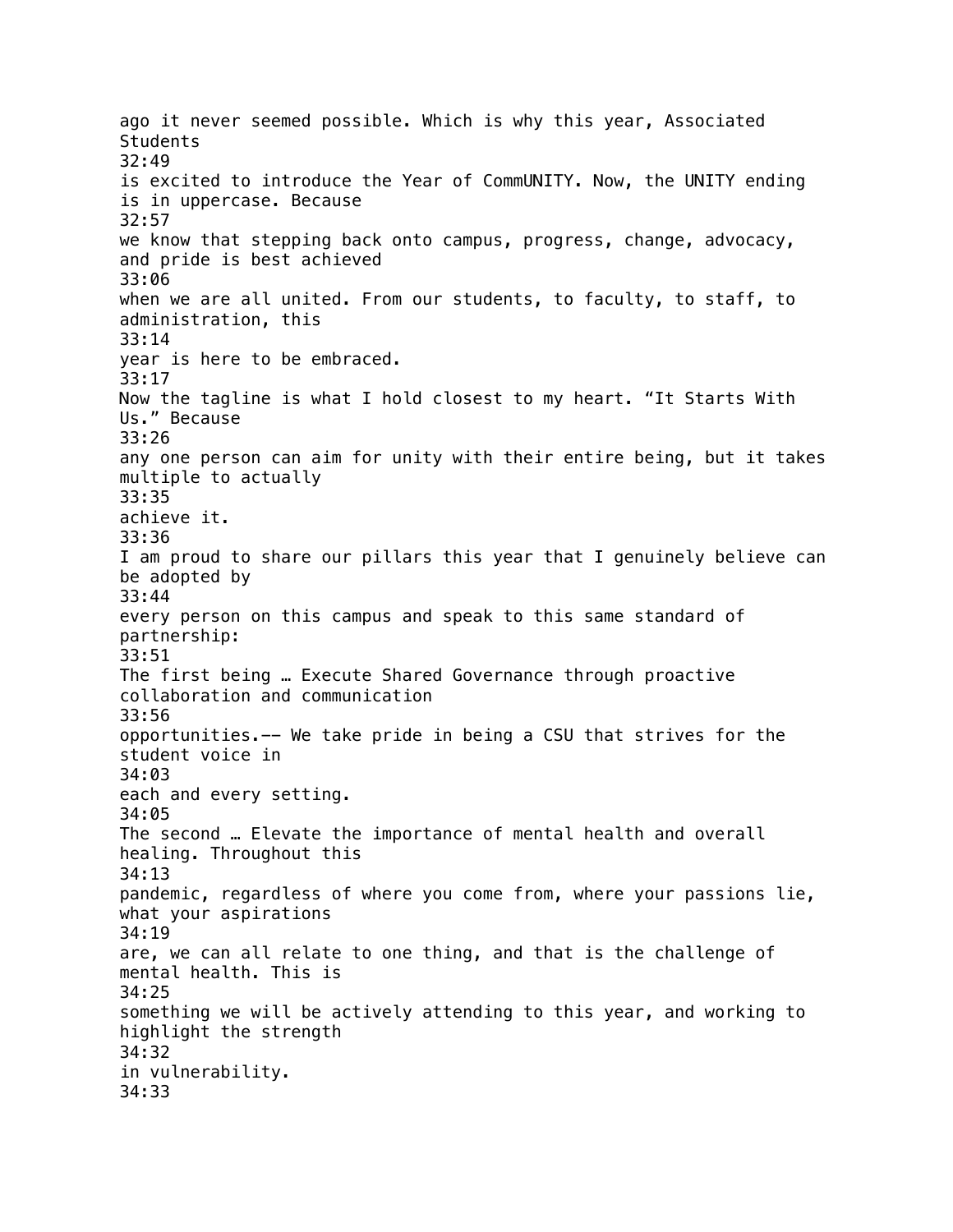And third ... Re-establish unity throughout our diverse SDSU community. Because There 34:39 is no one identity that makes up the meaning behind an SDSU student. It is the different 34:46 cultures, identities, and walks of life that make the SDSU family all that it is. But what 34:55 brings us all together is our sense of pride, a love for the school, and a constant desire 35:02 to see it made better. 35:03 So Welcome Back! We appreciate all that has passed, are grateful for this moment, and 35:09 look forward to all that is to come. Thank you. 35:14 It is now my pleasure to introduce Provost and Senior Vice President for Academic Affairs 35:22 Dr. Salvador Hector Ochoa and Ms. Charlotte Ochiqui, President of the SDSU Alumni Board 35:28 of Directors. Alumni Association Provost Ochoa joined SDSU in July 2019 as the university's 35:35 chief academic officer. He came to us from the University of New Mexico and brings more 35:39 than 20 years of academic leadership experience. 35:41 Charlotte Ochiqui is Vice President of Programs, Planning and Development for the Education, 35:46 Instruction, and Operations Department at the Neighborhood House Association, San Diego's 35:50 largest private non-profit organization in San Diego County. Charlotte graduated in 2000 35:56 with a Master of Arts degree in Public Administration from SDSU and has been involved with SDSU 36:06 Alumni for 5 years. She is the current president of the SDSU Alumni board of directors and 36:20 is a board member of The Campanile Foundation. 36:21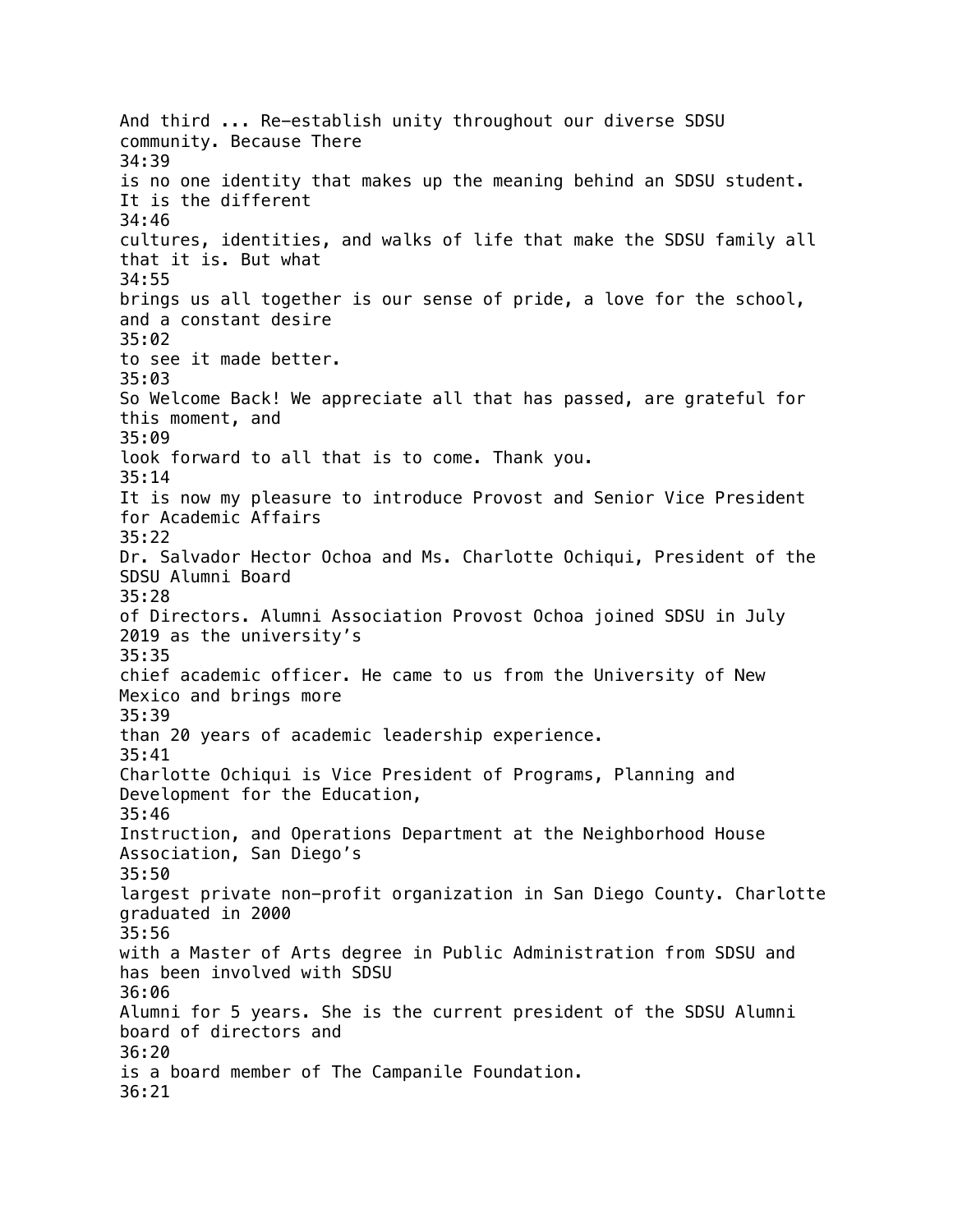Please join me in welcoming Provost Ochoa and Ms. Charlotte Ochiqui. 36:25 Charlotte stands up and waves at her chair. Provost Ochoa approaches podium to emcee SDSU 36:30 Alumni Distinguished Faculty Awards. Provost's name/title appear in lower third 36:34 Provost Ochoa will introduce the video; at the conclusion of the video, the Awardee will 36:40 approach the podium to accept the statue from Provost Ochoa and then Charlotte will present 36:48 the honorarium check. The Provost remains at the podium and Charlotte sits down when 36:53 each video plays. 36:56 SDSU is an extraordinary university, in large part because of our extraordinary faculty. 37:06 Among them are masterful, inspirational teachers; phenomenal researchers; committed and engaged 37:13 citizens of our university community; passionate leaders of their scholarly disciplines (both 37:19 nationally and internationally); compassionate servants of our SDSU communities and many 37:23 who excel in all these areas of professional endeavor. 37:26 Because of the generous support of SDSU Alumni, each year we are able to honor one impressive 37:32 faculty member from each of our colleges with the SDSU Alumni Distinguished Faculty Award. 37:37 It is with great pleasure that I stand before you today, to recognize the remarkable achievements 37:42 of this year's recipients of the SDSU Alumni Distinguished Faculty Award. 37:46 Provost Ochoa says the college/campus name first and then the video is shown. Following 37:50 the video, Provost Ochoa says the name of the awardee and they come up to receive their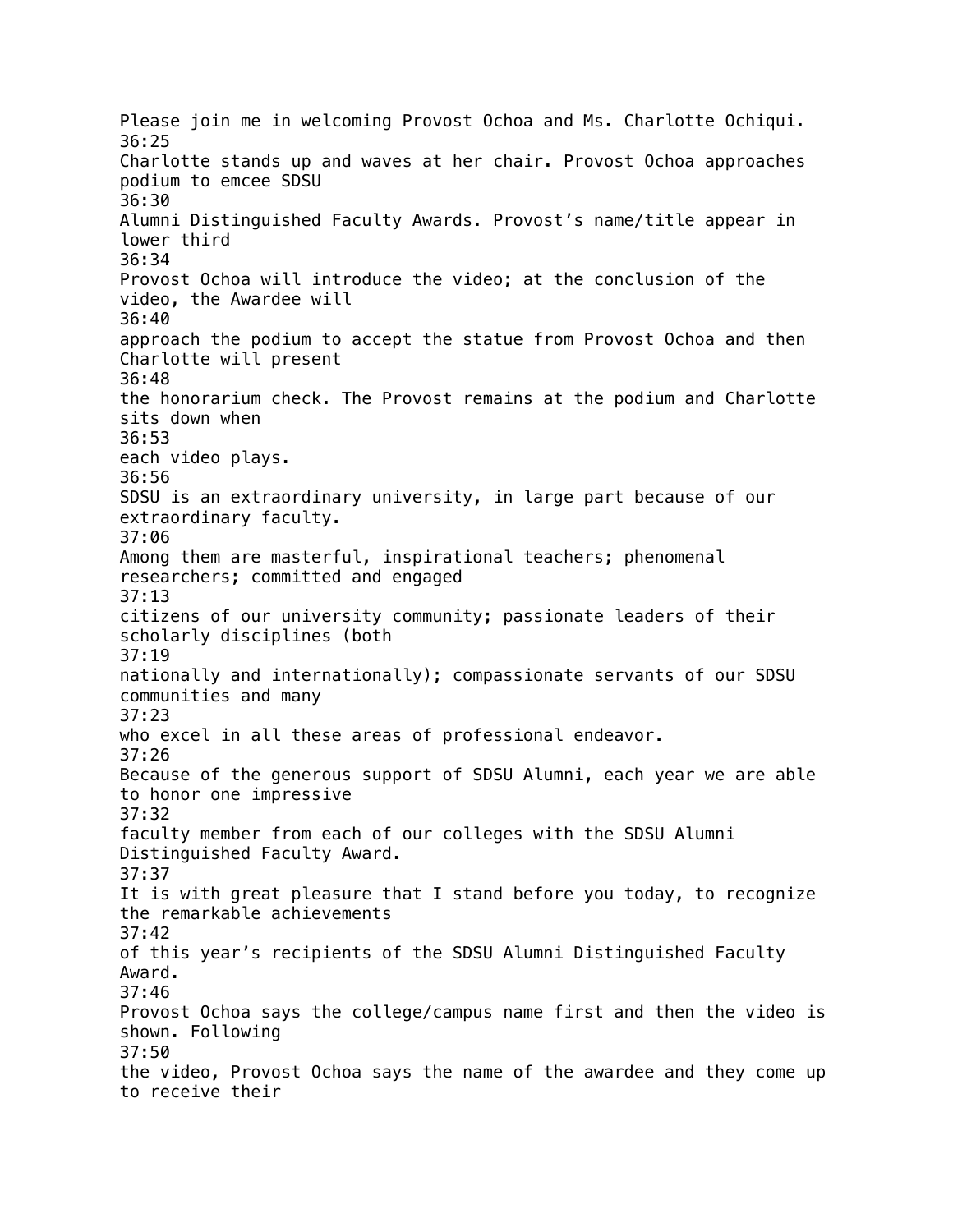37:56 statue at the stage mark. 37:58 From the Fowler College of Business, Dr. Chamu Sundaramurthy. 38:01 From the College of Education, Dr. Marjorie Olney. 38:05 From the College of Engineering, Dr. Thais Alves. 38:09 From the College of Health and Human Services, Dr. Carol Mackersie. 38:13 From the College of Professional Studies and Fine Arts, Professor Denitsa Bliznakova. 38:17 From the College of Sciences, Dr. Robert Zeller. 38:20 From SDSU Imperial Valley, Dr. Mark Wheeler 38:23 Please join me in congratulating all of our Faculty awardees! 38:28 And now I would like to welcome President de la Torre back to the podium. 38:37 Thank you, Provost Ochoa. It is now truly my honor to announce the recipient 38:46 of the inaugural SDSU Staff Lifetime Achievement 38:56 Award. This prestigious award was created to recognize an exemplary staff member who 39:01 has made significant contributions to the mission of the university throughout their 39:12 career. 39:13 In order to be eligible, nominated staff members must have served the university for a minimum 39:20 of fifteen years and received at least three letters of recommendation to accompany the 39:27 nomination. 39:28 We will now watch a special video highlighting this year's inaugural recipient. 39:36 What a wonderful tribute to Jim and his countless contributions to this university. Before I 39:46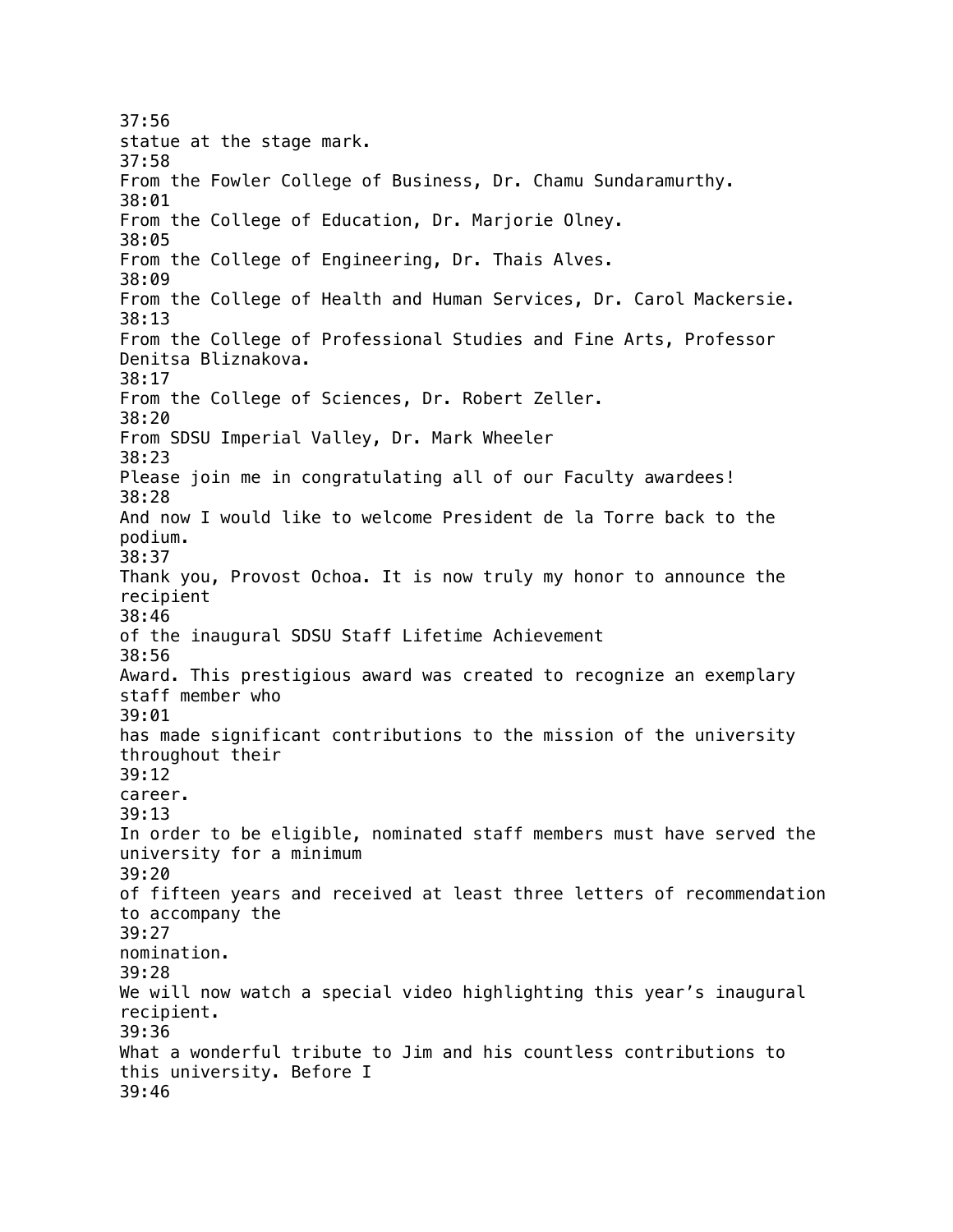invite Jim to accept his award, I wanted to share some words from those colleagues who 39:52 nominated him. 39:53 Jim's history and experience at SDSU are unparalleled. His boundless knowledge of dates, 39:58 events, traditions, and individuals from the university's storied past helps us grow 40:03 and build a stronger foundation for our future. 40:06 Without Jim's expertise, appreciation of how the university works, and endless connections, 40:11 we would not have been able to save any of the university's 40:17 eight historic murals, hold successful public events for the anniversaries of Aztec Bowl, 40:23 the President John F. Kennedy's 1963 visit to campus, and the Reverend Martin Luther 40:28 King, Jr.'s 1964 visit to campus, or plan for the university's impending 125th anniversary 40:37 in 2022-23. 40:39 I am not the first person to note that with Jim on your team, goals become attainable, 40:50 collaboration runs smoothly, and projects simply become far more fun. 40:55 Everyone who interacts with Jim is touched in a positive way. He knows how to bring light 41:03 to a dark situation with his humor, how to fix a problem when plans go sideways with 41:09 his clever way of thinking, how to read a crowd and interact with any type of personality, 41:18 and how to strategize to maximize time and resources in an efficient way to promote a 41:26 great outcome. 41:29 Jim's contributions to the university's Department of Athletics and SDSU Alumni, as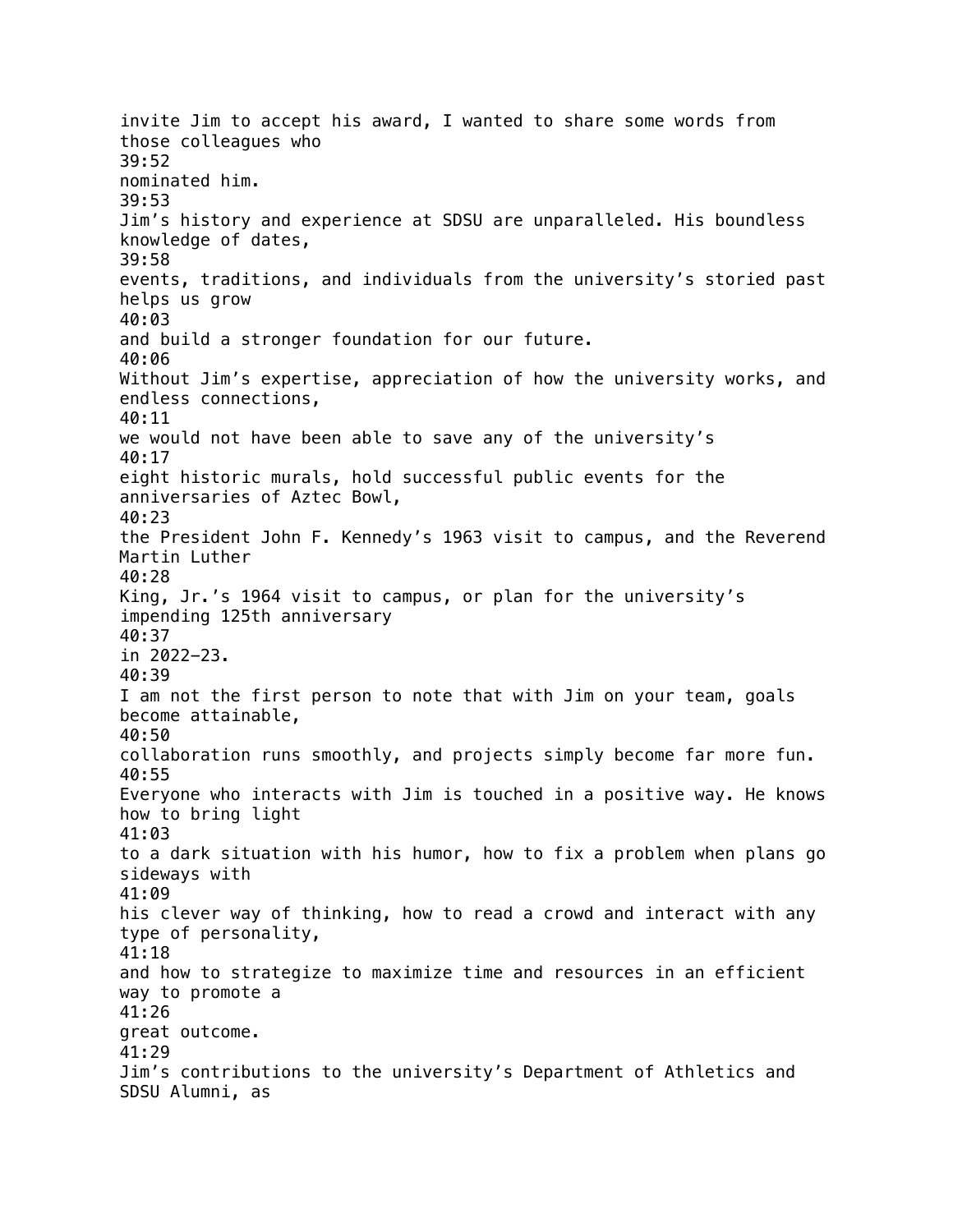41:37 well as University Relations and Development, have provided the necessary foundation for 41:40 SDSU to grow, thrive and rise in stature and reputation in the ranks of higher education 42:20 nationally and internationally. 42:22 He has been integral in securing some of the most transformative gifts to the university, 42:47 is a committed partner to our SDSU veterans, connects Aztec Alumni across the country and 43:10 is the glue that keeps the morale of our entire division together. 43:22 One 43:39 of the qualities that makes Jim so special and, in my opinion, so effective is his willingness 43:56 (perhaps even eagerness) to share and outright give credit to others when it is truthfully 44:19 due him. He is a doer, not a self-promoter. 45:50 Finally, and most importantly, Jim is 46:17 our friend. In fact, he is a true friend to all who work at the university or are associated 46:48 with SDSU. He is fun, authentic in his joy, and through his leadership-by-example gives 47:10 permission for us all to enjoy what we do in our work and celebrate our achievements. 48:29 This is our opportunity to celebrate his many decades 48:43 of contributions to SDSU. 48:56 Congratulations Jim on this much deserved award! 49:07 Jim accepts the award from President de la Torre and then they are both seated. 49:44 Congratulations again to all of our award recipients! 51:09 A sincere thank you